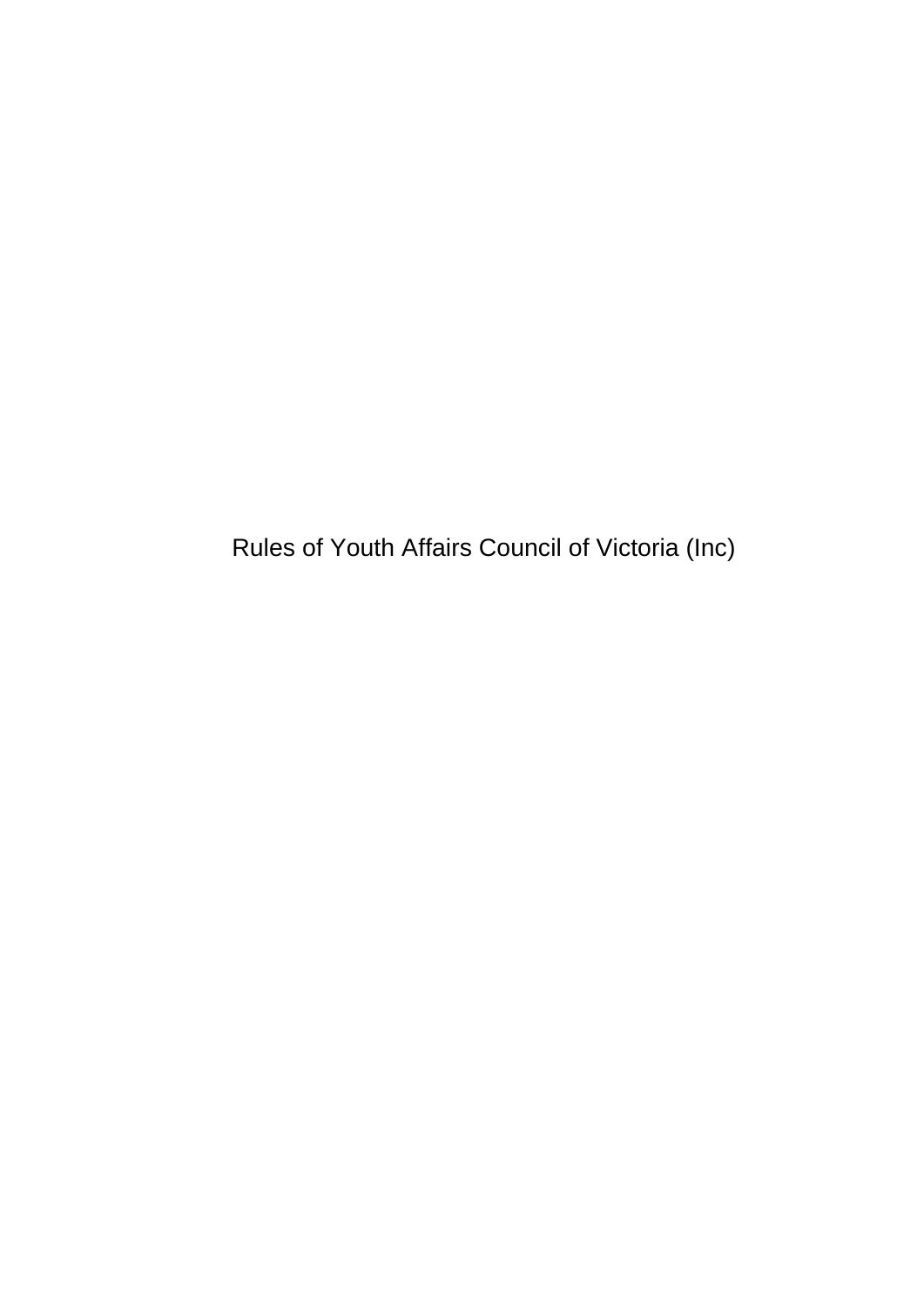# **Contents**

| 1  | <b>Name</b>                                      | 1              |
|----|--------------------------------------------------|----------------|
| 2  | <b>Definitions and Interpretation</b>            | 1              |
| 3  | <b>Purposes</b>                                  | 4              |
| 4  | <b>Alteration of the Rules</b>                   | 4              |
| 5  | <b>Classes of membership</b>                     | 4              |
| 6  | <b>Application for Membership</b>                | 5              |
| 7  | <b>Admission as a Member</b>                     | 6              |
| 8  | <b>Annual Subscription</b>                       | 6              |
| 9  | <b>Register of Members</b>                       | $\overline{7}$ |
| 10 | <b>Resignation or Cessation of Membership</b>    | $\overline{7}$ |
| 11 | Discipline, Suspension and Expulsion of Members  | 7              |
| 12 | <b>Disputes and Mediation</b>                    | 8              |
| 13 | <b>Annual General Meetings</b>                   | 9              |
| 14 | <b>Special General Meetings</b>                  | 9              |
| 15 | <b>Special Business</b>                          | 10             |
| 16 | <b>Notice of General Meetings</b>                | 10             |
| 17 | <b>Proxies</b>                                   | 10             |
| 18 | <b>Quorum at General Meetings</b>                | 11             |
| 19 | <b>Chair of General Meetings</b>                 | 11             |
| 20 | <b>Adjournment of Meetings</b>                   | 11             |
| 21 | <b>Voting at General Meetings</b>                | 12             |
| 22 | <b>Poll at General Meetings</b>                  | 12             |
| 23 | Manner of Determining whether Resolution Carried | 13             |
| 24 | Use of technology                                | 13             |
| 25 | <b>Power of the Board</b>                        | 13             |
| 26 | <b>Composition of the Board</b>                  | 13             |
| 27 | <b>Term of elected Board Members</b>             | 14             |
| 28 | <b>Casual vacancy</b>                            | 14             |
| 29 | <b>Appointment of Independent Board Members</b>  | 14             |
| 30 | <b>Election of Board Members</b>                 | 15             |
| 31 | <b>Removal of Board Member</b>                   | 16             |
| 32 | <b>Board Vacancies</b>                           | 16             |
| 33 | <b>Office Bearers</b>                            | 16             |
| 34 | <b>Office Bearer Vacancies</b>                   | 17             |
| 35 | <b>Proceedings of the Board</b>                  | 17             |
| 36 | <b>Notice of Board Meetings</b>                  | 17             |
| 37 | <b>Quorum for Board Meetings</b>                 | 18             |
| 38 | <b>Chair of Board Meetings</b>                   | 18             |
| 39 | <b>Voting at Board Meetings</b>                  | 18             |
| 40 | <b>Written resolutions</b>                       | 18             |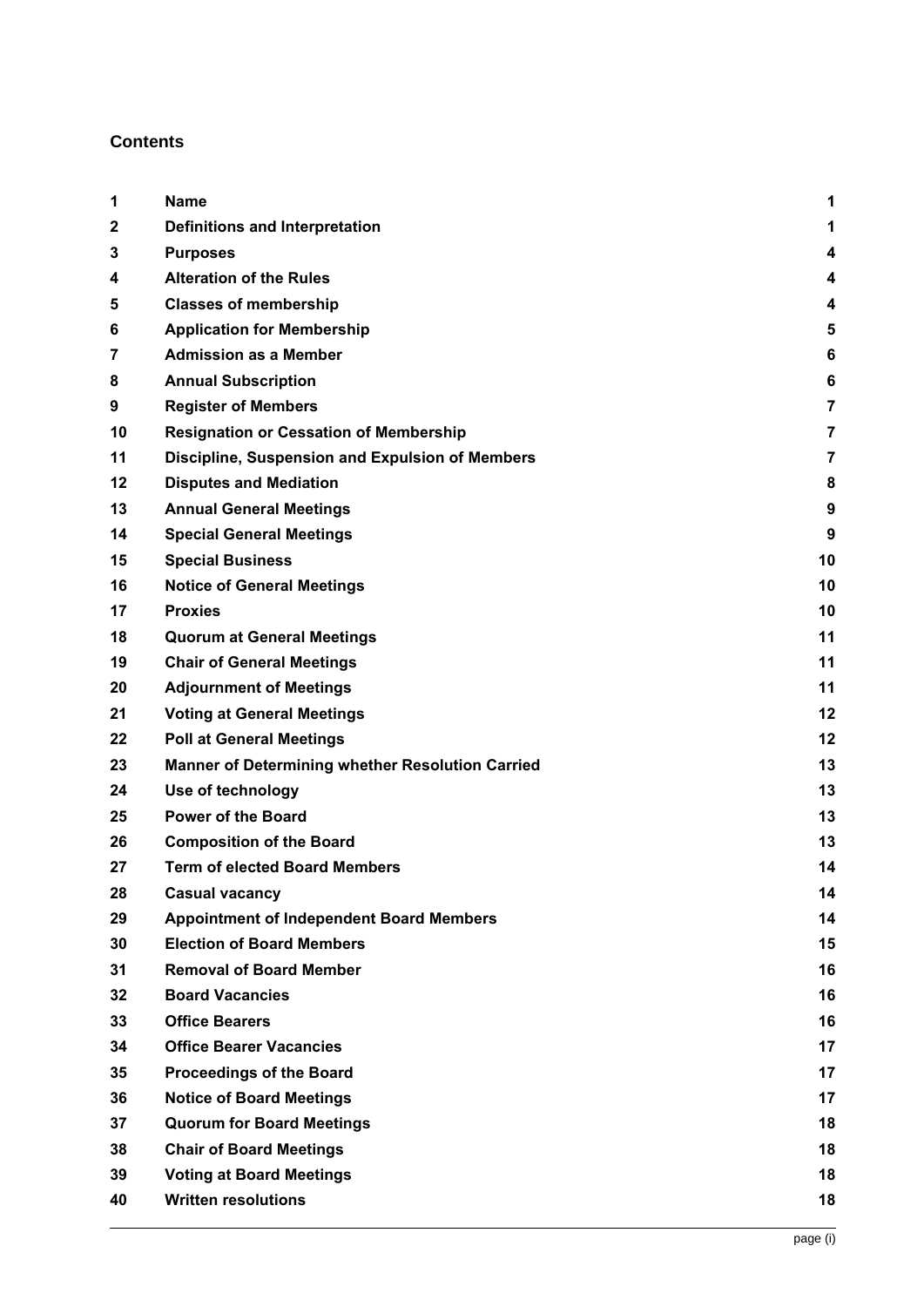| <b>Delegation</b>                                  | 18 |
|----------------------------------------------------|----|
| Acts not affected by defects in appointment        | 19 |
| <b>Policies</b>                                    | 19 |
| <b>Conflicts</b>                                   | 19 |
| <b>Secretary</b>                                   | 19 |
| <b>Minutes of Meetings</b>                         | 20 |
| <b>Funds</b>                                       | 20 |
| Seal                                               | 20 |
| <b>Notice to Members</b>                           | 20 |
| <b>Winding Up</b>                                  | 21 |
| <b>Custody and Inspection of Books and Records</b> | 21 |
|                                                    |    |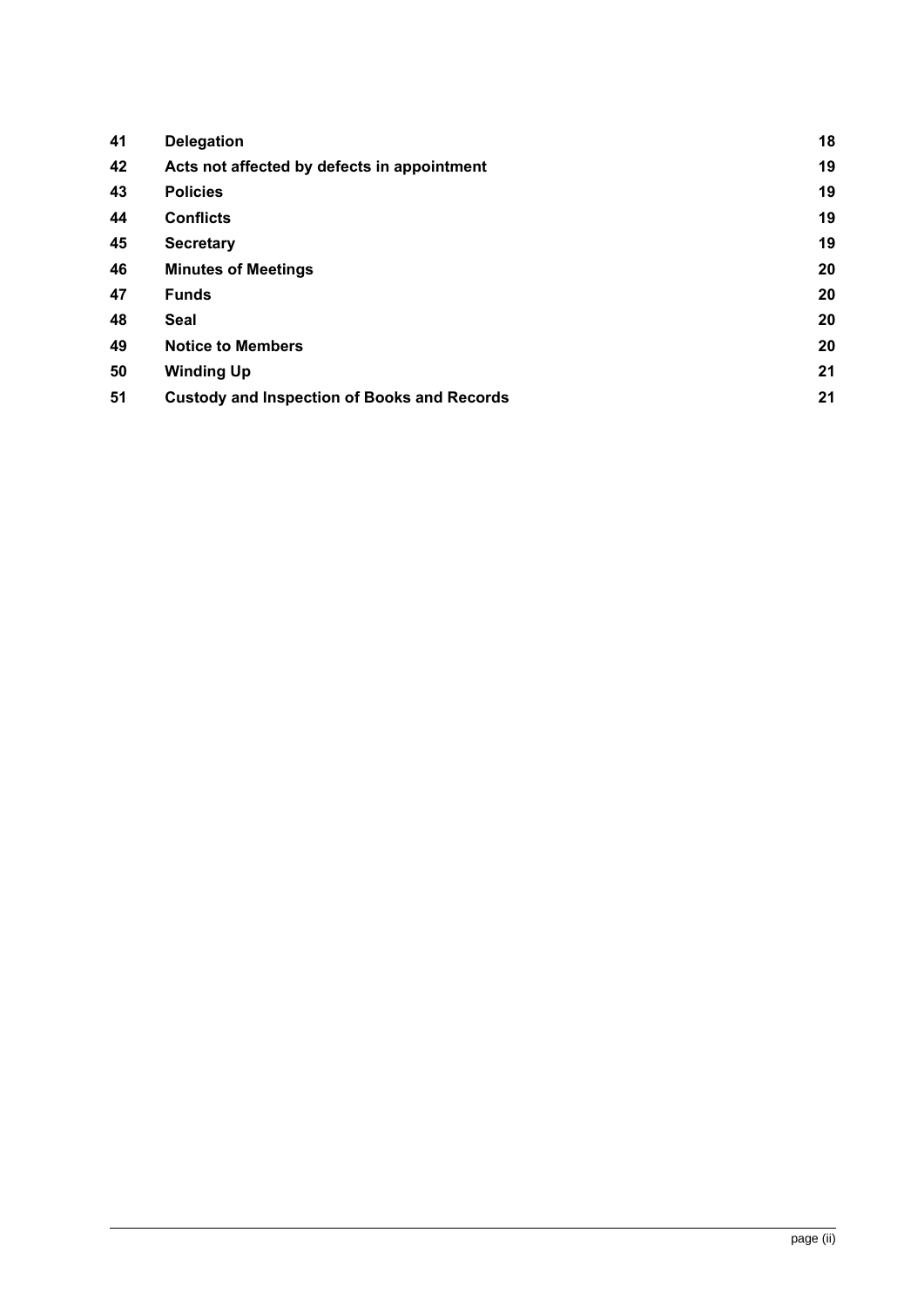# **Youth Affairs Council of Victoria (Inc)**

## <span id="page-3-0"></span>**1 Name**

The name of the association is Youth Affairs Council of Victoria Incorporated.

# <span id="page-3-1"></span>**2 Definitions and Interpretation**

#### $2.1$ **Definitions**

The following definitions apply in these Rules unless the context requires otherwise:

**"Act"** means the *Associations Incorporation Reform Act 2012* (Vic) and includes the Regulations.

**"Additional Member"** means a Member that is a branch or division of:

- (a) a Small Organisational Member;
- (b) a Medium Organisational Member; or
- (c) a Large Organisational Member.

**"Annual General Meeting"** means a general meeting of the Council convened in accordance with Rule [13.](#page-11-2)

**"Associate Member"** means a Member that is a state or federal government department, statutory authority, current serving member of Parliament or any other entity, group or organisation that the Board determines appropriate for inclusion in the classification of Associate Member.

**"Board"** means the board of management of the Council.

**"Board Member"** means a member of the Board elected or appointed in accordance with these Rules.

**"Chairperson"** means the Board Member who holds office under these Rules as Chairperson of the Council.

**"Classes of Membership"** means the classes of membership referred to in Rule [5.1,](#page-6-3) and each is a **"Class of Membership"**.

**"Council"** means Youth Affairs Council of Victoria Incorporated.

**"Deputy Chairperson"** means the Board Member who holds office under these Rules as Deputy Chairperson of the Council.

**"Financial Year"** means a period of 12 months ending on 30 June.

**"Healthcare Card"** means a healthcare card issued by Centrelink or its successor.

**"Independent Board Member"** means a member of the Board appointed under Rule [29.](#page-16-3)

**"Individual Board Member"** means a person elected or appointed to the Board in accordance with these Rules in the category referred to in paragraph [\(c\)](#page-15-4) of Rule [26.1.](#page-15-5)

**"Individual Member"** means a Member who is a natural person and who does not satisfy the criteria to fall within any of the following Classes of Membership:

- (a) Individual Concession Member;
- (b) Individual Young Member;
- (c) Individual Young Supporter Member; or
- (d) Life Member.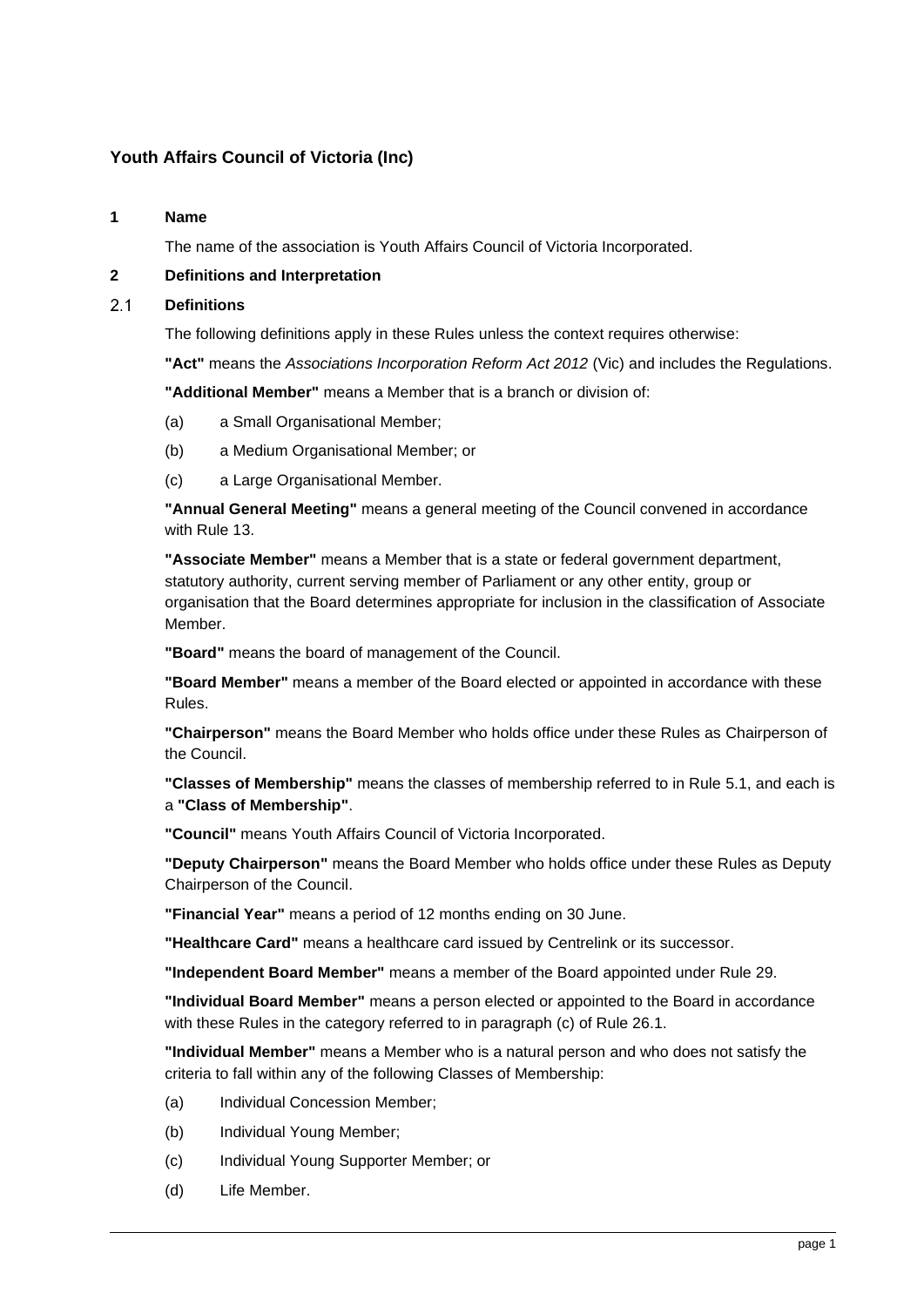**"Individual Concession Member"** means a Member who is a natural person who does not represent a specific entity, organisation or group and holds a Healthcare Card or another concession card that the Board determines appropriate for inclusion in the classification of Individual Concession Member.

**"Individual Young Member"** means a Member who is a natural person who is a Young Person who does not represent a specific entity, organisation or group and who is not an Individual Young Supporter Member.

**"Individual Young Supporter Member"** means a Member who is a natural person who is (or as at the date of their admission as a Member was) a Young Person who does not represent a specific entity, organisation or group and who:

- (a) made an application to become a Member on or after the date on which the amendments to the Rules which were considered at the 2021 Annual General Meeting of the Council became effective; and
- (b) has either:
	- (i) not been a Member for more than 12 months; or
	- (ii) been a Member for more than 12 months and:
		- (A) reclassification of their Class of Membership as contemplated by Rule 5.3 has not yet been effected; and
		- (B) they have not yet ceased to be a Member in accordance with Rule 5.4.

**"Large Organisational Member"** means a Member that is an Organisation that has annual turnover of more than \$5 million.

**"Life Member"** means a Member who the Board classifies as a Life Member.

**"Local Government Body Member"** means a Member that is a local government body as defined in the *Local Government Act 1989* (Vic).

**"Medium Organisational Member"** means a Member that is an Organisation that has annual turnover of between \$1 million and \$5 million (each amount inclusive).

**"Member"** means a member of the Council.

**"Membership Fees"** means the membership fees determined from time to time by the Board in accordance with Rule [8.](#page-8-2)

**"Observer"** means a person, who is not a Board Member, present at a meeting (or part of a meeting) of the Board at the invitation of the Board to observe the meeting (or relevant part).

**"Office Bearer"** means any of the Chairperson, Deputy Chairperson or Treasurer.

**"Organisation"** means a not for profit state based or national organisation or another organisation that the Board determines appropriate for the purpose of this definition and therefore for classification as a Small Organisational Member, Medium Organisational Member or Large Organisational Member (as applicable).

**"Partner Member"** means a Member that is an entity or organisation that partners or collaborates with the Council in the funding or delivery or conduct of a project or program.

**"Purposes**" means the purposes of the Council stated in Rule [3.](#page-6-4)

**"Register"** means the register of Members kept and maintained in accordance with Rule [9.1.](#page-9-3)

**"Regulations"** means regulations under the Act.

**"Relevant Date"**, in respect of an Individual Young Supporter Member, means the date that is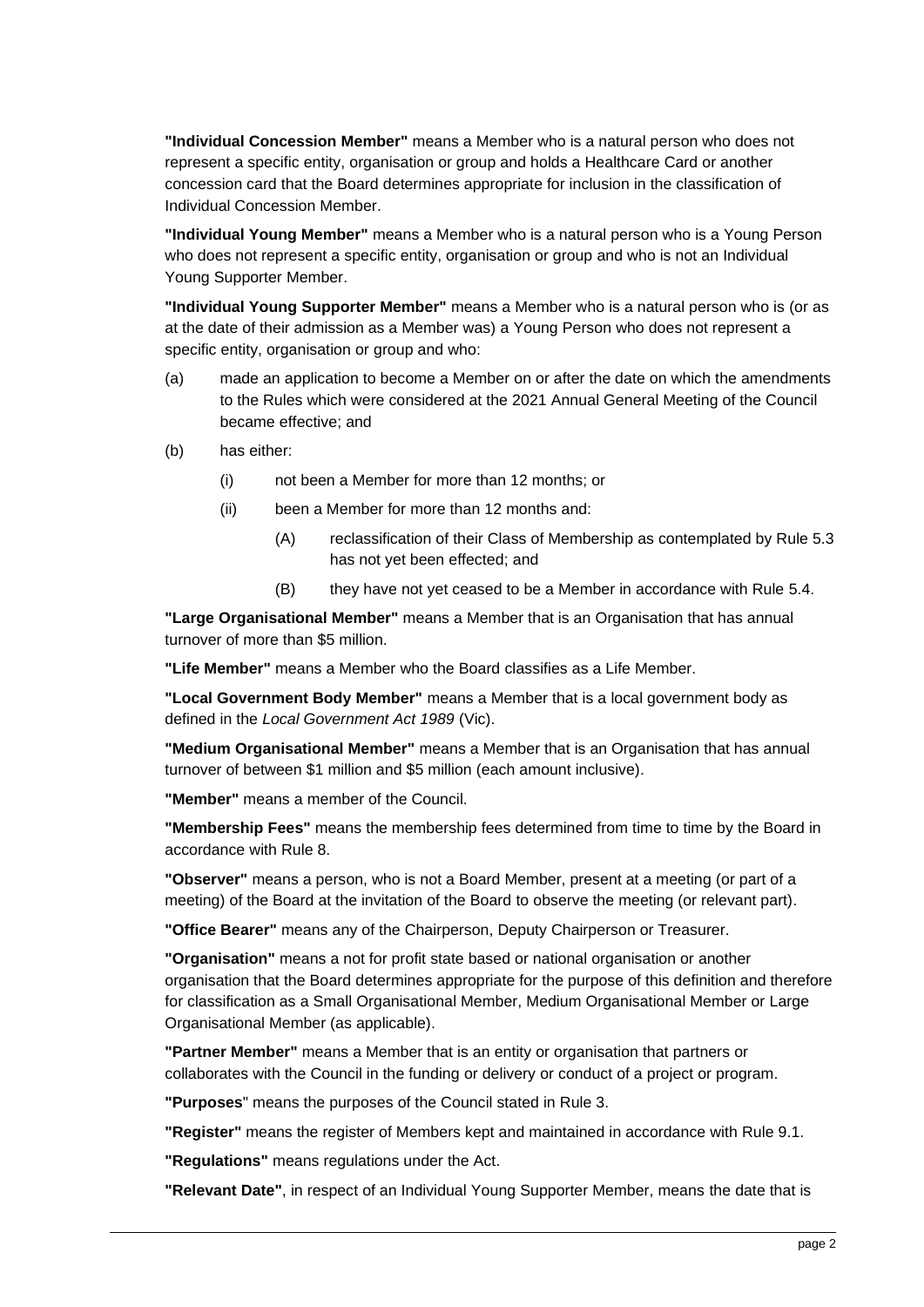the thirtieth day after the date that is the first anniversary of the date on which the Individual Young Supporter Member commenced membership as an Individual Young Supporter Member.

**"Rules"** means these Rules of the Council.

**"Rural Person"** means a natural person who is a representative of the rural/regional sector of Victoria.

**"Rural Board Member"** means a person elected or appointed to the Board in accordance with these Rules in the category referred to in paragraph [\(b\)](#page-15-6) of Rule [26.1.](#page-15-5)

**"Secretary**" means the person appointed as Secretary of the Council in accordance with Rule [45.](#page-21-4)

**"Small Organisational Member"** means a Member that is an Organisation that has annual turnover of less than \$1 million.

**"Special General Meeting"** means a general meeting of the Council other than an Annual General Meeting.

**"special resolution"** means a resolution that requires not less than three-quarters of the Members voting at a general meeting, whether in person or by proxy, to vote in favour of the resolution.

**"State"** means the State of Victoria.

**"Treasurer"** means the Board Member who holds office under these Rules as Treasurer of the Council.

**"Young Board Member"** means a person elected or appointed to the Board in accordance with these Rules in the category referred to in paragraph [\(a\)](#page-15-7) of Rule [26.1.](#page-15-5)

**"Youth"** or **"Young Person"** or **"Young People"** means, subject to Rules [26.1](#page-15-5) and [26.3,](#page-16-4) a natural person or people aged 12 years to 25 years of age (inclusive) (which, for the avoidance of doubt, includes a person who has attained 25 years of age but has not attained 26 years of age).

**"Youth Led Organisation"** means an organisation that is required to be governed by Young Persons.

**"Youth-Led Organisational Member"** means a Member that is a Youth Led Organisation that is a not for profit state based or national organisation or another Youth Led Organisation that the Board determines appropriate for inclusion in the classification of Youth-Led Organisational Member.

#### $2.2$ **Interpretation**

- (a) Headings are for convenience only and do not affect interpretation.
- (b) The following rules apply unless the context requires otherwise.
	- (i) The singular includes the plural, and the converse also applies.
	- (ii) If a word or phrase is defined, its other grammatical forms have a corresponding meaning.
	- (iii) A reference to a *person* includes a corporation, trust, partnership, unincorporated body or other entity, whether or not it comprises a separate legal entity.
	- (iv) A reference to a Rule is a reference to a Rule of these Rules.
	- (v) A reference to legislation or to a provision of legislation includes a modification or re-enactment of it, a legislative provision substituted for it and a regulation or statutory instrument issued under it.
	- (vi) A reference to dollars or \$ is to Australian currency.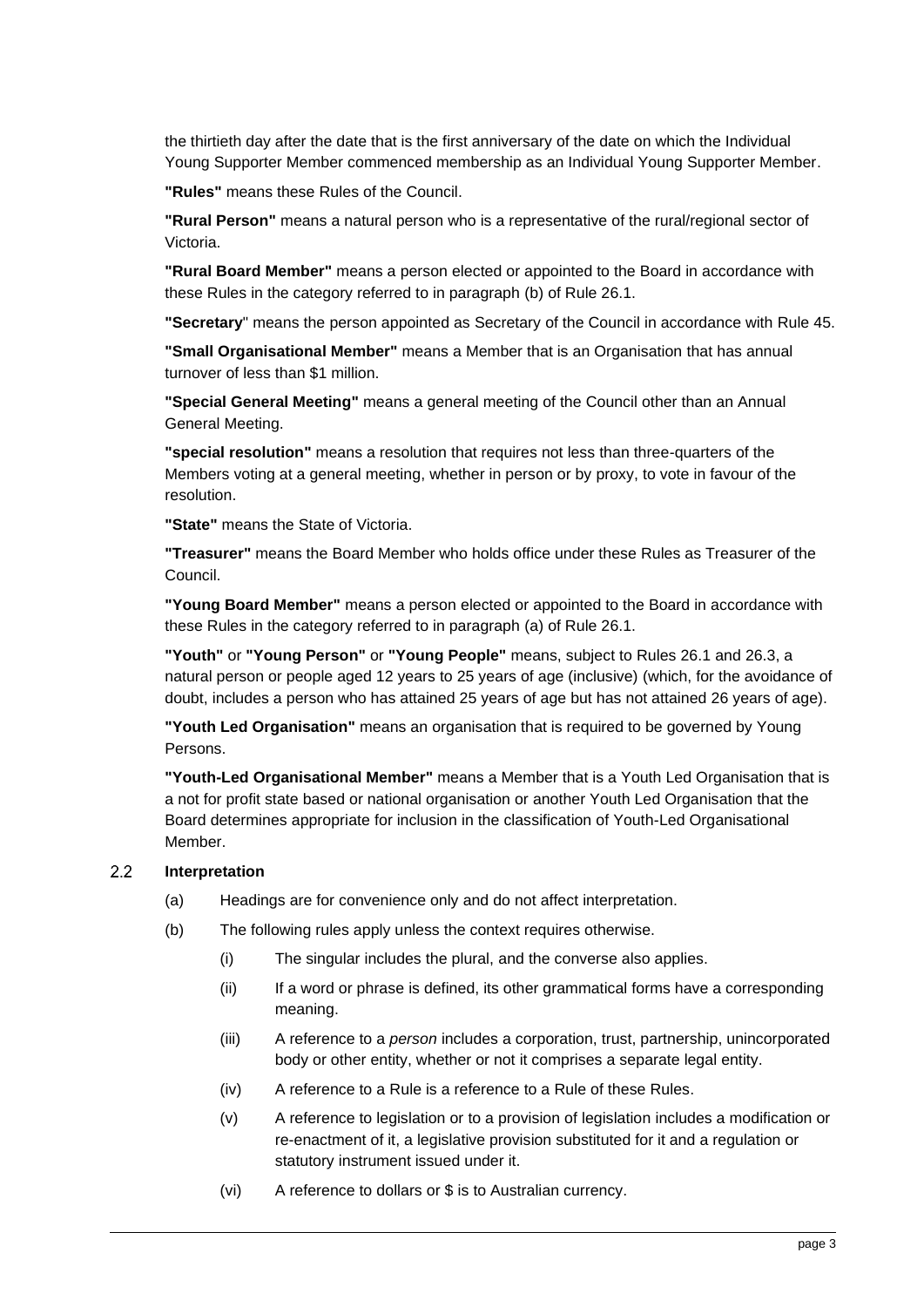(vii) A reference to a person elected to the Board or as a Board Member includes a person deemed or declared to be elected to the Board or as a Board Member in accordance with these Rules.

# <span id="page-6-4"></span><span id="page-6-0"></span>**3 Purposes**

The purposes of the Council are:

- (a) to raise awareness of issues of concern to Young People and the sector that supports them in Victoria;
- (b) to work towards a Victorian community where all Young People are valued, have their rights upheld and are active participants in the community; and
- (c) to work together with Young People, the Victorian youth sector and its partner agencies in:
	- (i) advocating on issues that affect Young People and the sector who work with them;
	- (ii) supporting Young People's participation and self-advocacy in the community; and
	- (iii) supporting and resourcing youth workers and other professionals who work with Young People.

# <span id="page-6-1"></span>**4 Alteration of the Rules**

These Rules of the Council must not be altered except in accordance with the Act.

### <span id="page-6-2"></span>**5 Classes of membership**

- <span id="page-6-3"></span> $5.1$ The classes of membership of the Council are:
	- (a) Individual Member;
	- (b) Individual Concession Member;
	- (c) Individual Young Member;
	- (cc) Individual Young Supporter Member;
	- (d) Youth-Led Organisational Member;
	- (e) Associate Member;
	- (f) Additional Member;
	- (g) Life Member;
	- (h) Local Government Body Member;
	- (i) Small Organisational Member;
	- (j) Medium Organisational Member;
	- (k) Large Organisational Member; and
	- (l) Partner Member,

### each a **"Class of Membership"**.

<span id="page-6-5"></span> $5.2$ The Board may at any time reclassify or transfer a Member from one Class of Membership to another Class of Membership for which the Member is eligible if the Board considers that the Member ceases to fulfil the criteria applicable to their then current Class of Membership or that that other Class of Membership is more appropriate. Following a change to a Member's allocated Class of Membership, the Secretary must notify the Member and update the Register.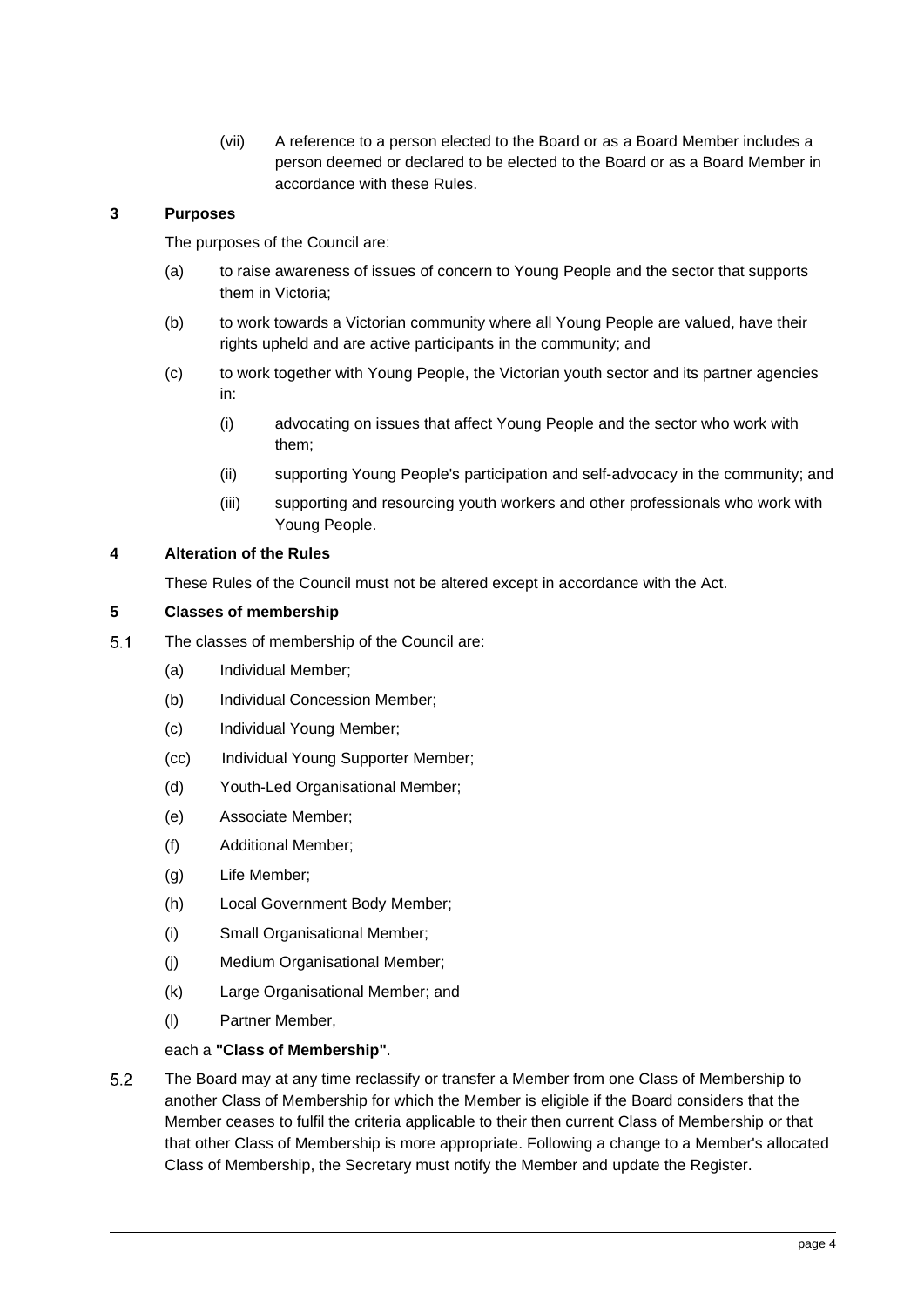$5.3$ Without limiting Rule [5.2,](#page-6-5) an Individual Young Supporter Member may, at any time before 11.59pm on the Relevant Date in respect of that Individual Young Supporter Member, notify, or provide confirmation to, the Secretary in writing to the effect that, after they have been an Individual Young Supporter Member for at least 12 months, they want to have their Class of Membership reclassified to the Individual Young Member Class of Membership (or, if they would not then be eligible for the Individual Young Member Class of Membership, such other Class of Membership for which they would be eligible), and, if, before 11.59pm on the Relevant Date in respect of that Individual Young Supporter Member, the Secretary receives such a notification or confirmation in writing from the Individual Young Supporter Member, the relevant Member's Class of Membership will be reclassified by the Board to the Individual Young Member Class of Membership (or, if they would not then be eligible for the Individual Young Member Class of Membership, such other Class of Membership for which they would be eligible) with effect on or after the later of the date that is the first anniversary of the date on which the Individual Young Supporter Member commenced membership as an Individual Young Supporter Member and the date on which the Secretary received such notification or confirmation in writing from the Individual Young Supporter Member (subject always to the relevant Member continuing to be a Member as at the date such reclassification is to take effect), and the Secretary must update the Register and notify the relevant Member of their new Class of Membership upon such reclassification becoming effective.

For the avoidance of doubt, notwithstanding that the Secretary may receive a notification or confirmation contemplated by this Rule 5.3 from an Individual Young Supporter Member prior to the first anniversary of the date on which the Individual Young Supporter Member commenced membership as an Individual Young Supporter Member, any reclassification of the Individual Young Supporter Member's Class of Membership in accordance with this Rule 5.3 will not take effect prior to the date of that first anniversary.

<span id="page-7-1"></span>5.4 If the Secretary has not received from an Individual Young Supporter Member, before 11.59pm on the Relevant Date in respect of that Individual Young Supporter Member, notification or confirmation in writing to the effect that, after they have been an Individual Young Supporter Member for at least 12 months, they want to have their Class of Membership reclassified to the Individual Young Member Class of Membership (or, if they would not then be eligible for the Individual Young Member Class of Membership, such other Class of Membership for which they would be eligible), the Individual Young Supporter Member shall cease to be a Member on and from the day after the Relevant Date.

### <span id="page-7-0"></span>**6 Application for Membership**

- $6.1$ A person who supports the Purposes may apply for membership of the Council.
- 6.2 To apply for membership of the Council a person must lodge with the Secretary an application which:
	- (a) is made in writing in the form approved from time to time by the Board and signed by the person;
	- (b) states that the person supports the Purposes;
	- (c) states that the person agrees to comply with these Rules;
	- (d) identifies the Class of Membership to which the person wishes to be admitted, having regard to any membership policy determined from time to time by the Board under Rule [43;](#page-21-5) and
	- (e) is accompanied by the relevant Membership Fee (if any).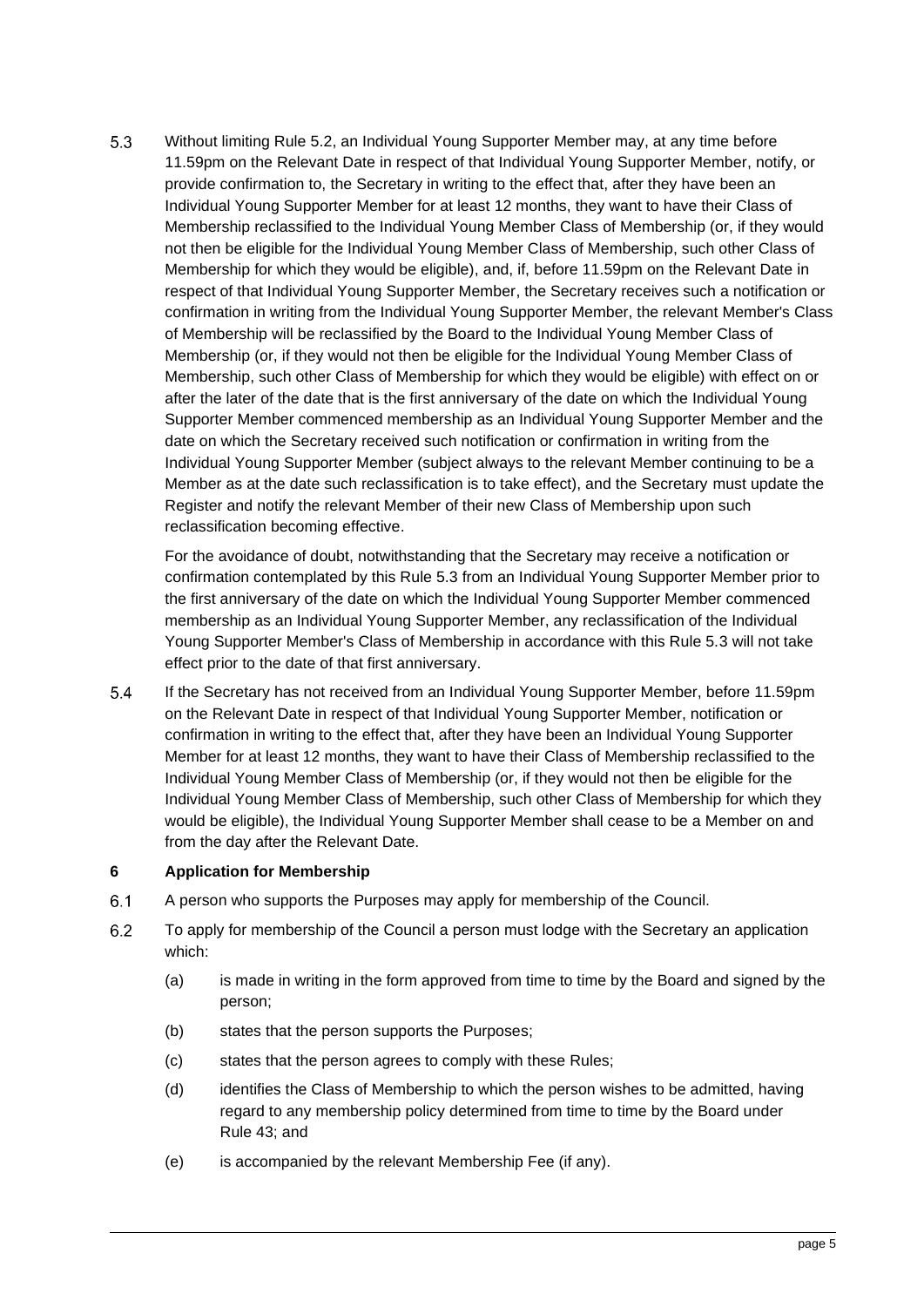# <span id="page-8-3"></span><span id="page-8-0"></span>**7 Admission as a Member**

- $7.1$ As soon as practicable after the receipt of an application for membership, the Secretary must refer the application to the Board.
- $7.2$ Upon an application for membership being referred to the Board, the Board must determine whether to approve or to reject the application. If the Board approves an application for membership it has sole discretion to allocate the applicant to an appropriate Class of Membership, which may differ from the Class of Membership identified by the applicant in their application for membership.
- 7.3 If the Board approves an application for membership, the Secretary must:
	- (a) as soon as practicable notify the applicant in writing of the approval of their application for membership and the Class of Membership to which the person has been admitted; and
	- (b) within 28 days after the Board's approval of the application for membership, enter the applicant's name and address in the Register and identify the Class of Membership to which the applicant has been admitted.
- $7.4$ An applicant for membership becomes a Member, and is entitled to exercise the rights of membership, when their name and address is entered in the Register.
- 7.5 If the Board rejects an application for membership, the Secretary must, as soon as practicable, notify the applicant in writing that their application for membership has been rejected and refund the Membership Fee (if any) paid by the applicant.
- 7.6 The Board is not obliged to give any reason for refusal of an application for membership.
- $7.7$ A right, privilege or obligation of a person by reason of membership of the Council:
	- (a) is not capable of being transferred or transmitted to another person; and
	- (b) terminates upon the cessation of membership whether by death, resignation or otherwise.
- 7.8 An employee of the Council may apply to become a Member but is not eligible for election to the Board.
- 7.9 For the avoidance of doubt, and without limiting the generality of Rule [41,](#page-20-5) the Board may delegate any of its powers and functions under this Rule [7](#page-8-3) to any person or persons the Board thinks fit.

### <span id="page-8-2"></span><span id="page-8-1"></span>**8 Annual Subscription**

- <span id="page-8-4"></span> $8.1$ The annual membership fees ("**Membership Fees**"), if any, payable by Members shall be determined from time to time by the Board, and the Board may make rules relating to the collection of Membership Fees and may waive the payment of all or part of any Membership Fee.
- 8.2 Membership Fees determined by the Board in accordance with Rule [8.1](#page-8-4) may differ between Classes of Membership.
- 8.3 Membership Fees (where applicable in respect of a Class of Membership) are payable annually in advance by the date that is the anniversary of the Member's commencement of membership. There is no separate or additional entrance fee payable upon becoming a Member.
- 8.4 A Member who has not paid their Membership Fee as at the end of the period of six weeks after that Membership Fee became due and payable on the anniversary of the commencement of their membership may be suspended from membership at the discretion of the Board.
- <span id="page-8-5"></span>8.5 If a Member's Membership Fee is outstanding as at the end of the period of ten weeks after that Membership Fee became due and payable on the anniversary of the commencement of their membership, the Member ceases to be a Member on the expiry of that ten week period.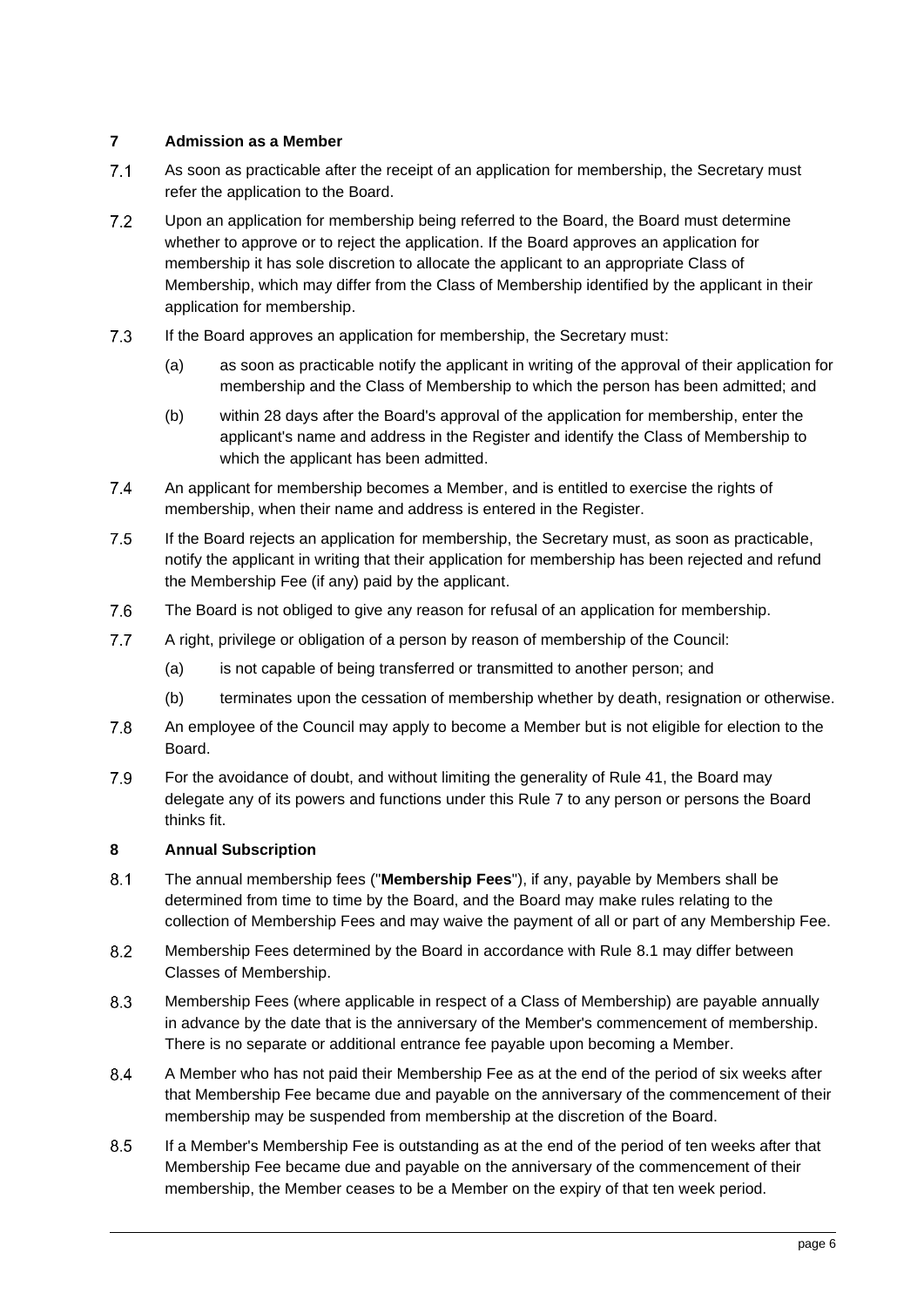# <span id="page-9-0"></span>**9 Register of Members**

- <span id="page-9-3"></span> $9.1$ The Secretary must keep and maintain the Register containing:
	- (a) the name, address and Class of Membership of each Member; and
	- (b) the date on which each Member's name was entered in the Register.
- 9.2 Subject to the Act, the Register is available for inspection, at a reasonable time and free of charge, by any Member upon request.

## <span id="page-9-1"></span>**10 Resignation or Cessation of Membership**

- $10.1$ A Member who has paid all monies due and payable by them to the Council may resign from the Council by giving one month's notice in writing to the Secretary of their intention to resign and, upon the expiration of that period of notice, the Member shall cease to be a Member.
- $10.2$ A Member ceases to be a Member:
	- (a) on expulsion;
	- (b) on death; or
	- (c) in accordance with Rule [5.4](#page-7-1) or Rule [8.5.](#page-8-5)
- $10.3$ The Secretary must record in the Register the date on which a Member ceases to be a Member.

# <span id="page-9-2"></span>**11 Discipline, Suspension and Expulsion of Members**

- <span id="page-9-4"></span> $11.1$ Subject to these Rules, if the Board is of the opinion that a Member has refused or neglected to comply with these Rules, has refused to support the Purposes or has engaged in conduct prejudicial to the Council, the Board may by resolution:
	- (a) suspend that Member from membership of the Council for a specified period; or
	- (b) expel that Member from the Council.
- $11.2$ A resolution of the Board under Rule [11.1](#page-9-4) does not take effect unless:
	- (a) at a meeting of the Board held in accordance with Rule [11.3,](#page-9-5) the Board confirms the resolution; and
	- (b) if the Member exercises a right of appeal to the Council in general meeting under this Rule, the Council in general meeting confirms the resolution in accordance with this Rule.
- <span id="page-9-5"></span> $11.3$ A meeting of the Board to confirm or revoke a resolution passed under Rule [11.1](#page-9-4) must be held not earlier than 14 days, and not later than 28 days, after notice has been given to the Member in accordance with Rule [11.4.](#page-9-6)
- <span id="page-9-6"></span> $11.4$ For the purposes of giving notice in accordance with Rule [11.3,](#page-9-5) the Secretary must, as soon as practicable, cause to be given to the Member a written notice:
	- (a) setting out the resolution of the Board and the grounds on which it is based; and
	- (b) stating that the Member, or their representative, may address the Board at a meeting to be held not earlier than 14 days and not later than 28 days after the notice has been given to the Member; and
	- (c) stating the date, place and time of that meeting; and
	- (d) informing the Member that they may do one or both of the following:
		- (i) attend that meeting;
		- (ii) give to the Board before the date of that meeting a written statement seeking the revocation of the resolution; and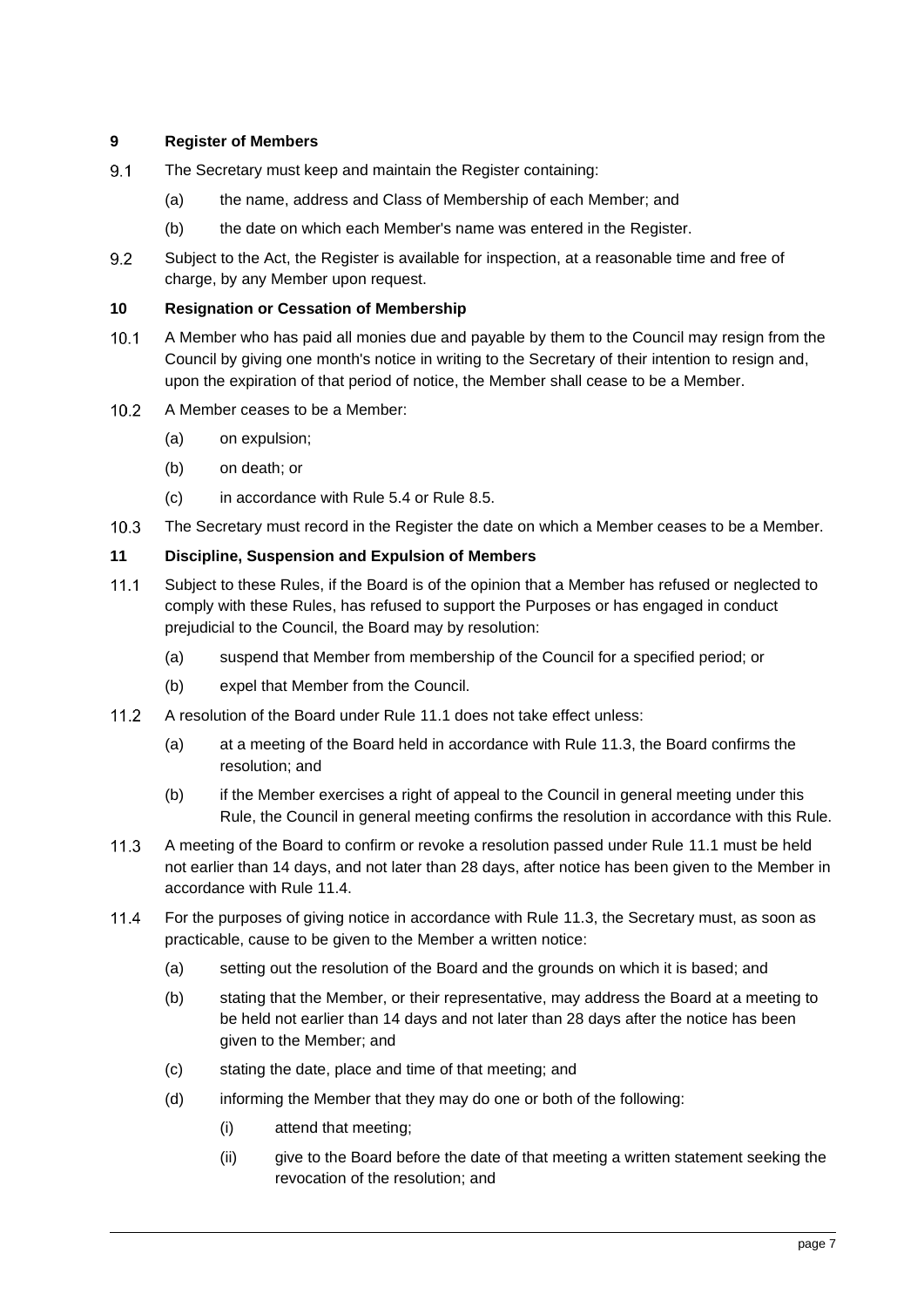- (e) informing the Member that if, at that meeting, the Board confirms the resolution, the Member may not later than 48 hours after that meeting, give the Secretary a notice to the effect that the Member wishes to appeal to the Council in general meeting against the resolution.
- <span id="page-10-1"></span> $11.5$ At a meeting of the Board to confirm or revoke a resolution passed under Rule [11.1,](#page-9-4) the Board must:
	- (a) give the Member, or their representative, an opportunity to be heard; and
	- (b) give due consideration to any written statement submitted by the Member; and
	- (c) determine by resolution whether to confirm or to revoke the resolution.
- <span id="page-10-2"></span> $11.6$ If, at the meeting of the Board referred to in Rule [11.5,](#page-10-1) the Board confirms the resolution, the Member may, not later than 48 hours after that meeting, give the Secretary a notice to the effect that the Member wishes to appeal to the Council in general meeting against the resolution.
- <span id="page-10-3"></span> $11.7$ If the Secretary receives a notice under Rule [11.6,](#page-10-2) the Secretary must notify the Board and the Board must convene a general meeting of the Council to be held not later than 21 days after the date on which the Secretary received the notice.
- <span id="page-10-5"></span> $11.8$ At a general meeting of the Council convened under Rule [11.7:](#page-10-3)
	- (a) no business other than the question of the appeal may be conducted; and
	- (b) the Board may place before the meeting details of the grounds for the resolution and the reasons for the passing of the resolution; and
	- (c) the Member, or their representative, must be given an opportunity to be heard; and
	- (d) the Members present must vote by secret ballot on the question whether the resolution should be confirmed or revoked.
- $11.9$ A resolution is confirmed if, at the general meeting, not less than two-thirds of the Members voting at the meeting vote in favour of the resolution. In any other case, the resolution is revoked.

# <span id="page-10-4"></span><span id="page-10-0"></span>**12 Disputes and Mediation**

- $121$ The grievance procedure set out in this Rule [12](#page-10-4) applies to disputes under these Rules between:
	- (a) a Member and another Member; or
	- (b) a Member and the Council.
- $12.2$ The parties to a dispute must meet and discuss the matter in dispute, and, if possible, resolve the dispute between themselves within 14 days after the dispute comes to the attention of all of the parties.
- $12.3$ If the parties to a dispute are unable to resolve the dispute between themselves at the meeting, or if a party fails to attend that meeting, the parties to the dispute must, within 10 days, hold a meeting in the presence of a mediator.
- $12.4$ The mediator must be:
	- (a) a person chosen by agreement between the parties to the dispute; or
	- (b) in the absence of agreement:
		- (i) in the case of a dispute between a Member and another Member, a person appointed by the Board; or
		- (ii) in the case of a dispute between a Member and the Council, a person who is a mediator appointed or employed by the Dispute Settlement Centre of Victoria (Department of Justice), or its successor.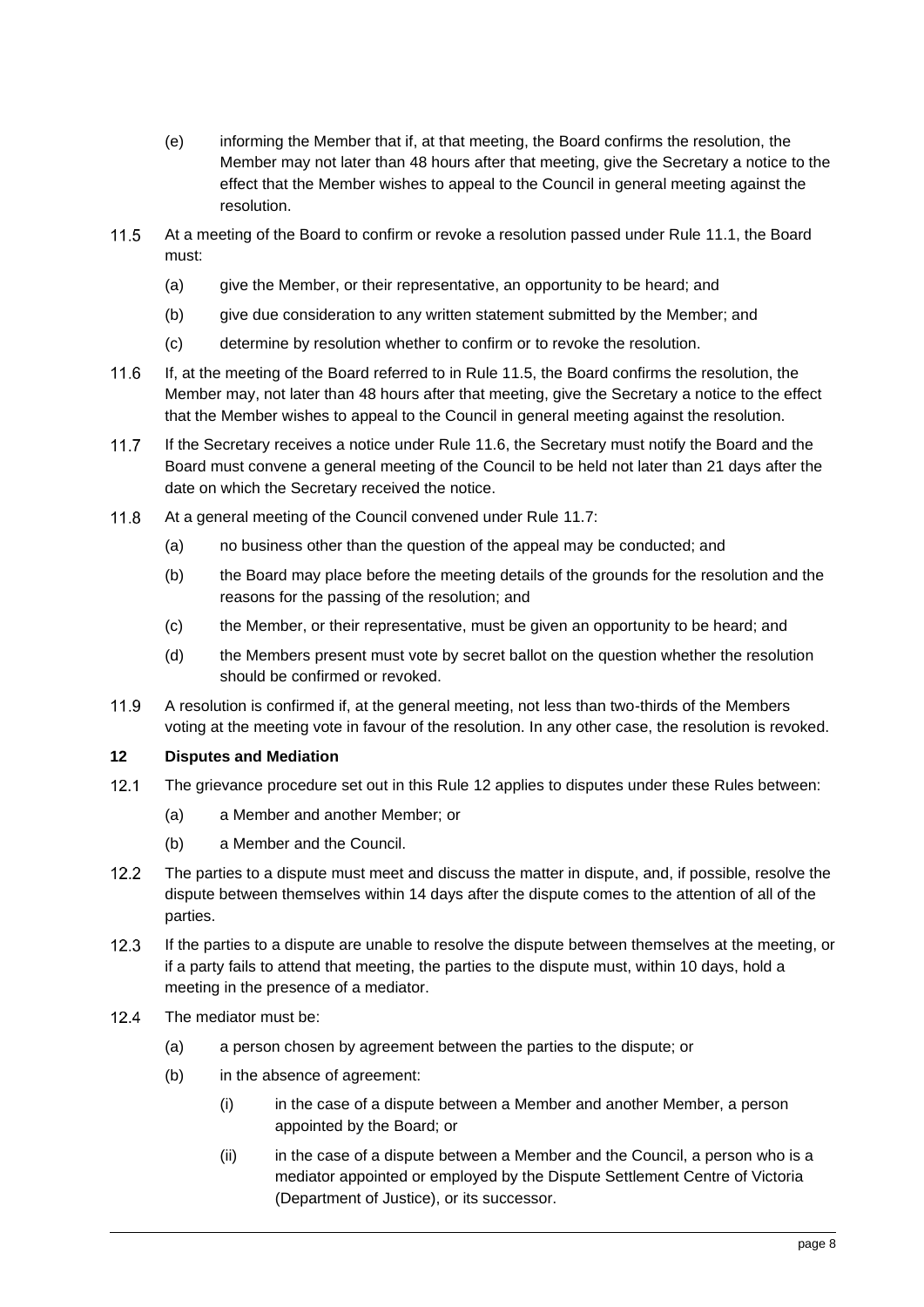- $12.5$ A Member can be a mediator, except that the mediator cannot be a Member who is a party to the dispute.
- $12.6$ The parties to the dispute must, in good faith, attempt to settle the dispute by mediation.
- $12.7$ The mediator to the dispute, in conducting the mediation, must:
	- (a) give the parties to the mediation process every opportunity to be heard; and
	- (b) allow due consideration by all parties of any written statement submitted by any party; and
	- (c) ensure that natural justice is accorded to the parties to the dispute throughout the mediation process.
- $12.8$ The mediator must not determine the dispute.
- $12.9$ If the mediation process does not result in the dispute being resolved, the parties to the dispute may seek to resolve the dispute in accordance with the Act or otherwise at law.
- 12.10 The cost of the mediator is to be borne equally by the parties to the dispute.

### <span id="page-11-2"></span><span id="page-11-0"></span>**13 Annual General Meetings**

- $13.1$ The Board must convene an annual general meeting of the Council to be held within 5 months after the end of each Financial Year.
- $13.2$ The Board may determine the date, time and place of the Annual General Meeting.
- $13.3$ The notice convening the Annual General Meeting must specify that the meeting is an Annual General Meeting.
- $13.4$ The ordinary business of the Annual General Meeting shall be:
	- (a) to confirm the minutes of the previous Annual General Meeting and of any Special General Meeting held since that meeting;
	- (b) to declare the results of the election of Board Members;
	- (c) to receive and consider:
		- (i) the annual report of the Board on the activities of the Council during the preceding Financial Year; and
		- (ii) the financial statements of the Council for the preceding Financial Year submitted by the Board in accordance with Part 7 of the Act; and
	- (d) when relevant, to appoint or institute proceedings for the appointment of an auditor.
- $13.5$ The Annual General Meeting may also conduct any other business of which notice has been given in accordance with these Rules.

## <span id="page-11-1"></span>**14 Special General Meetings**

- $141$ Any general meeting of the Council, other than an Annual General Meeting, is a Special General Meeting.
- $14.2$ The Board may, whenever it thinks fit, convene a Special General Meeting.
- <span id="page-11-3"></span> $14.3$ The Board must, on the request in writing of Members representing not less than 5 per cent of the total number of Members, convene a Special General Meeting.
- $14.4$ The request for a Special General Meeting in accordance with Rule [14.3](#page-11-3) must:
	- (a) state the business to be considered at the meeting and any resolutions to be proposed;
	- (b) include the names of, and be signed by, the Members requesting the meeting; and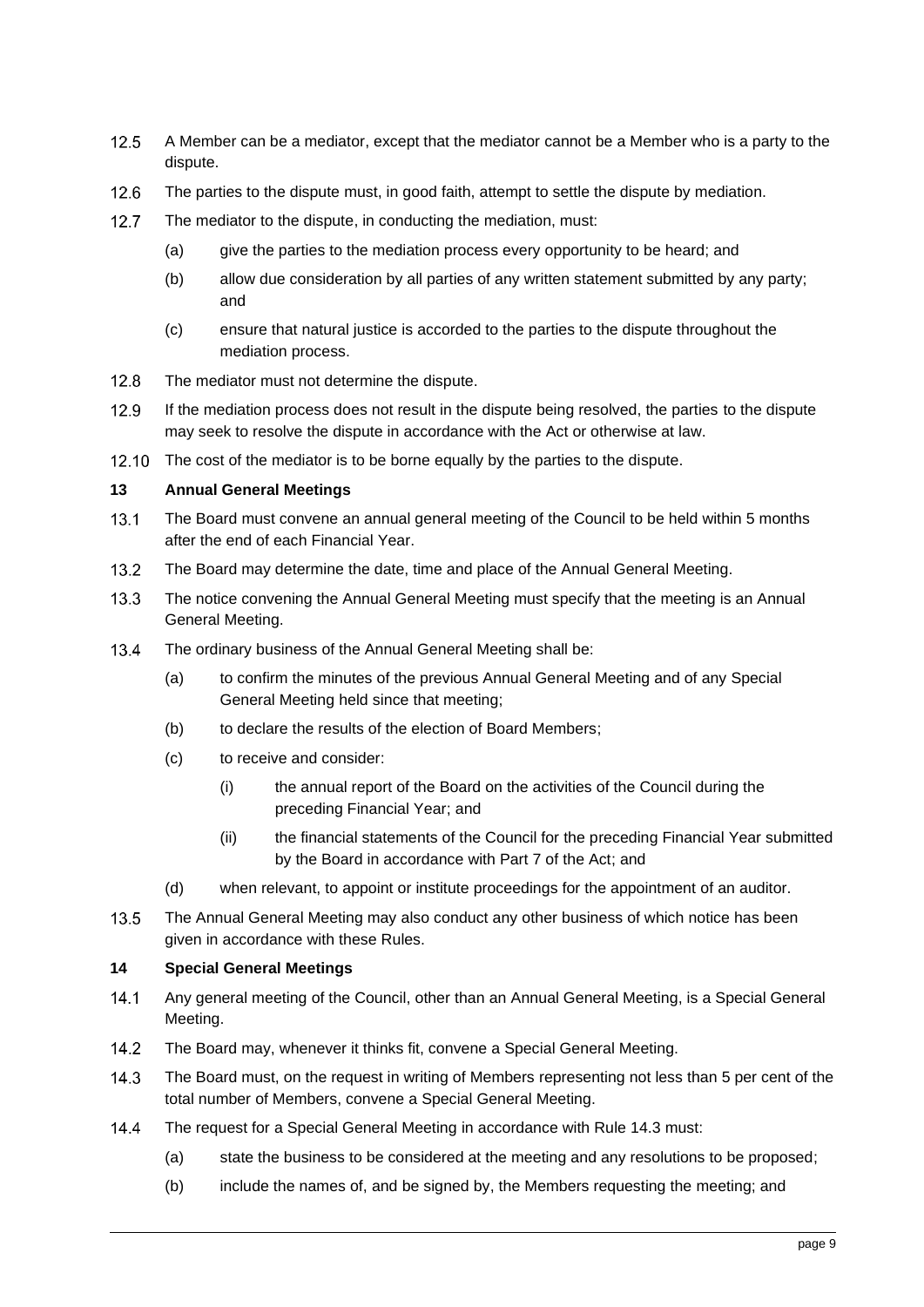- (c) be sent to the registered address of the Council.
- <span id="page-12-3"></span> $14.5$ If the Board does not cause a Special General Meeting to be held within one month after the date on which the request is sent to the registered address of the Council, the Members making the request, or any of them, may convene a Special General Meeting to be held not later than three months after that date. That Special General Meeting may only consider the business stated in the request.
- $14.6$ A Special General Meeting convened by Members in accordance with these Rules shall be convened in the same manner as nearly as possible as that in which those meetings are convened by the Board and all reasonable expenses incurred in convening the meeting shall be refunded by the Council to the person or persons incurring the expenses.

# <span id="page-12-0"></span>**15 Special Business**

All business that is conducted at a Special General Meeting, and all business that is conducted at an Annual General Meeting other than business conducted under these Rules as ordinary business of the Annual General Meeting, is deemed to be special business.

# <span id="page-12-4"></span><span id="page-12-1"></span>**16 Notice of General Meetings**

- $16.1$ The Secretary (or, in the case of a Special General Meeting convened under Rule [14.5,](#page-12-3) the Members convening the meeting) must give to each Member:
	- (a) at least 21 days' notice of a general meeting if a special resolution is to be proposed at the meeting; or
	- (b) at least 14 days' notice of a general meeting in any other case.
- $16.2$ The notice must:
	- (a) specify the date, time and place of the meeting;
	- (b) indicate the general nature of each item of business to be considered at the meeting; and
	- (c) if a special resolution is to be proposed:
		- (i) state in full the proposed resolution; and
		- (ii) state the intention to propose the resolution as a special resolution.
- $16.3$ No business other than that set out in the notice convening the meeting may be conducted at the meeting.
- $16.4$ A Member intending to bring any business before a general meeting may notify in writing, or by electronic transmission, the Secretary of that business, who must (subject to Rules [11.8](#page-10-5) and [14.5\)](#page-12-3) include that business in the notice calling the next general meeting after the receipt of the notification provided that the Secretary receives the notification at least 30 days prior to the general meeting and provided always that the relevant business relates to a matter which is expressed in these Rules or the Act to be a right or power of the Members in general meeting.

# <span id="page-12-2"></span>**17 Proxies**

- $17.1$ A Member may appoint another Member as their proxy to vote and speak on their behalf at a general meeting other than a general meeting convened under Rule [11.7.](#page-10-3)
- $17.2$ The appointment of a proxy must be in writing and signed by the Member making the appointment.
- $17.3$ The Member appointing the proxy may give specific directions as to how the proxy is to vote on their behalf, otherwise the proxy may vote on behalf of the Member in any matter as they see fit.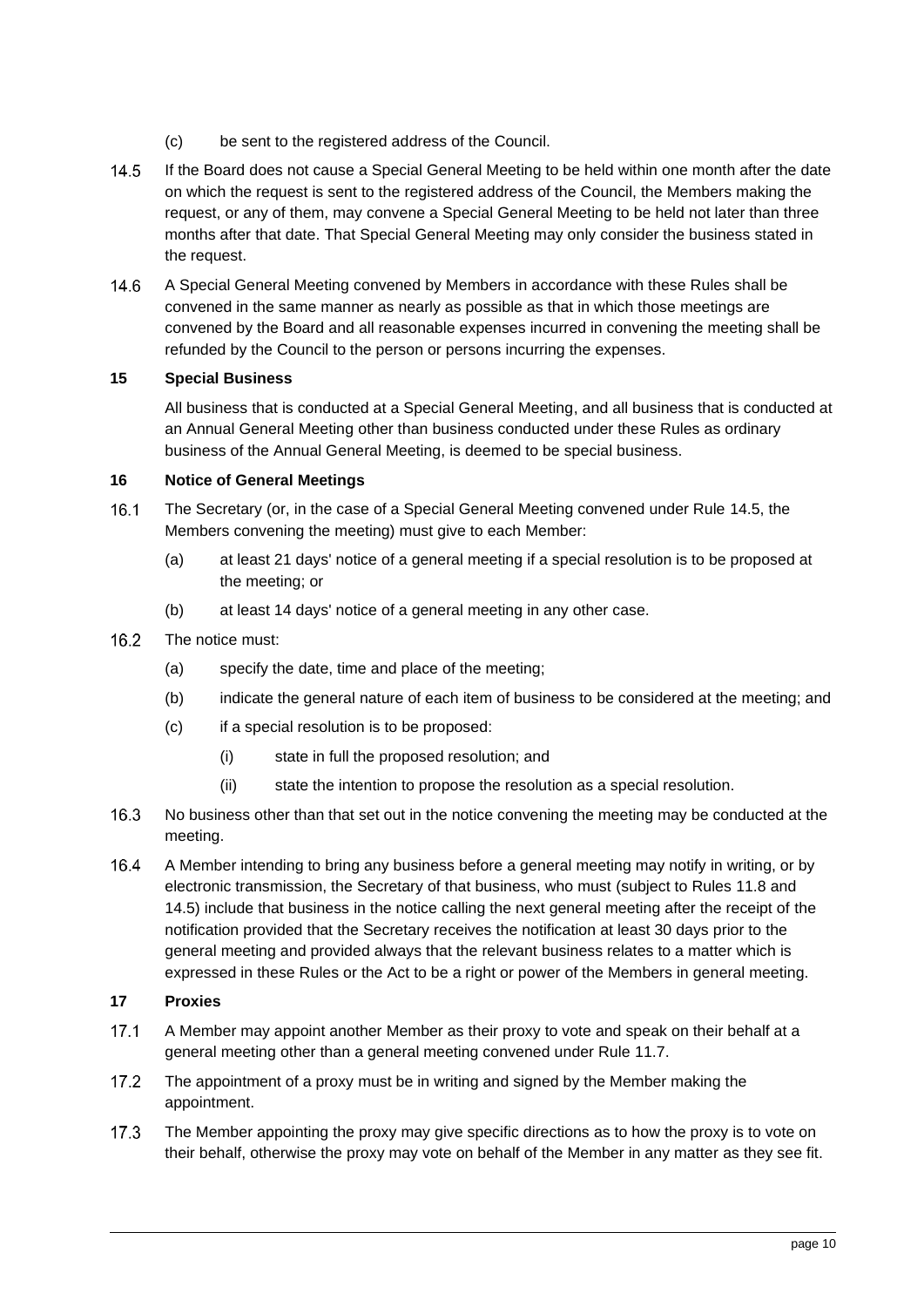- $17.4$ If the Board has approved a form for the appointment of a proxy, the Member may use any other form that clearly identifies the person appointed as the Member's proxy and that has been signed by the Member.
- $17.5$ Notice of a general meeting given to a Member under Rule 16 must:
	- (a) state that the Member may appoint another Member as a proxy for the meeting; and
	- (b) include a copy of any form that the Board has approved for the appointment of a proxy.
- $17.6$ A form appointing a proxy must be given to the chair of the meeting before or at the commencement of the meeting.
- $17.7$ A form appointing a proxy sent by post or electronically is of no effect unless it is received by the Council no later than 24 hours before the commencement of the meeting.

### <span id="page-13-0"></span>**18 Quorum at General Meetings**

- $18.1$ No item of business may be conducted at a general meeting unless a quorum of Members is present.
- $18.2$ Fifteen Members personally present (being Members entitled under these Rules to vote at a general meeting) constitutes a quorum for a general meeting.
- $18.3$ If, within half an hour after the specified time for the commencement of a general meeting, a quorum is not present:
	- (a) in the case of a meeting convened upon the request of, or by, Members under Rule [14.3](#page-11-3) or Rule [14.5](#page-12-3) - the meeting must be dissolved; and
	- (b) in any other case the meeting shall stand adjourned to the same day in the next week at the same time and (unless another place is specified by the Chairperson at the time of the adjournment or by written notice to Members given before the day to which the meeting is adjourned) at the same place.
- $18.4$ If at the adjourned meeting a quorum is not present within half an hour after the specified time for the commencement of the meeting, the Members personally present, being not less than ten, shall be a quorum and in the event that ten Members are not personally present the meeting shall be dissolved.

### <span id="page-13-1"></span>**19 Chair of General Meetings**

- $19.1$ Unless otherwise agreed by the Board, the Chairperson is entitled to preside as chair at every general meeting of the Council.
- <span id="page-13-4"></span><span id="page-13-3"></span> $19.2$ Where a general meeting is held and:
	- (a) there is no Chairperson; or
	- (b) the Chairperson is not able to be present at the meeting or is not present within 15 minutes after the time appointed for the meeting, or despite being so present is unable or unwilling to act as chair of the meeting,

the Deputy Chairperson is entitled to chair the meeting or, if the circumstances in Rule [19.2\(a\)](#page-13-3) or Rule [19.2\(b\)](#page-13-4) apply to the Deputy Chairperson, the Board Members present may choose one of their number or, in the absence of all Board Members or if none of the Board Members present wish to act, the Members present may elect one of their number, to be chair of the meeting.

### <span id="page-13-2"></span>**20 Adjournment of Meetings**

 $20.1$ The chair of a general meeting at which a quorum is present may, with the consent of a majority of Members present at the meeting, adjourn the meeting from time to time and place to place.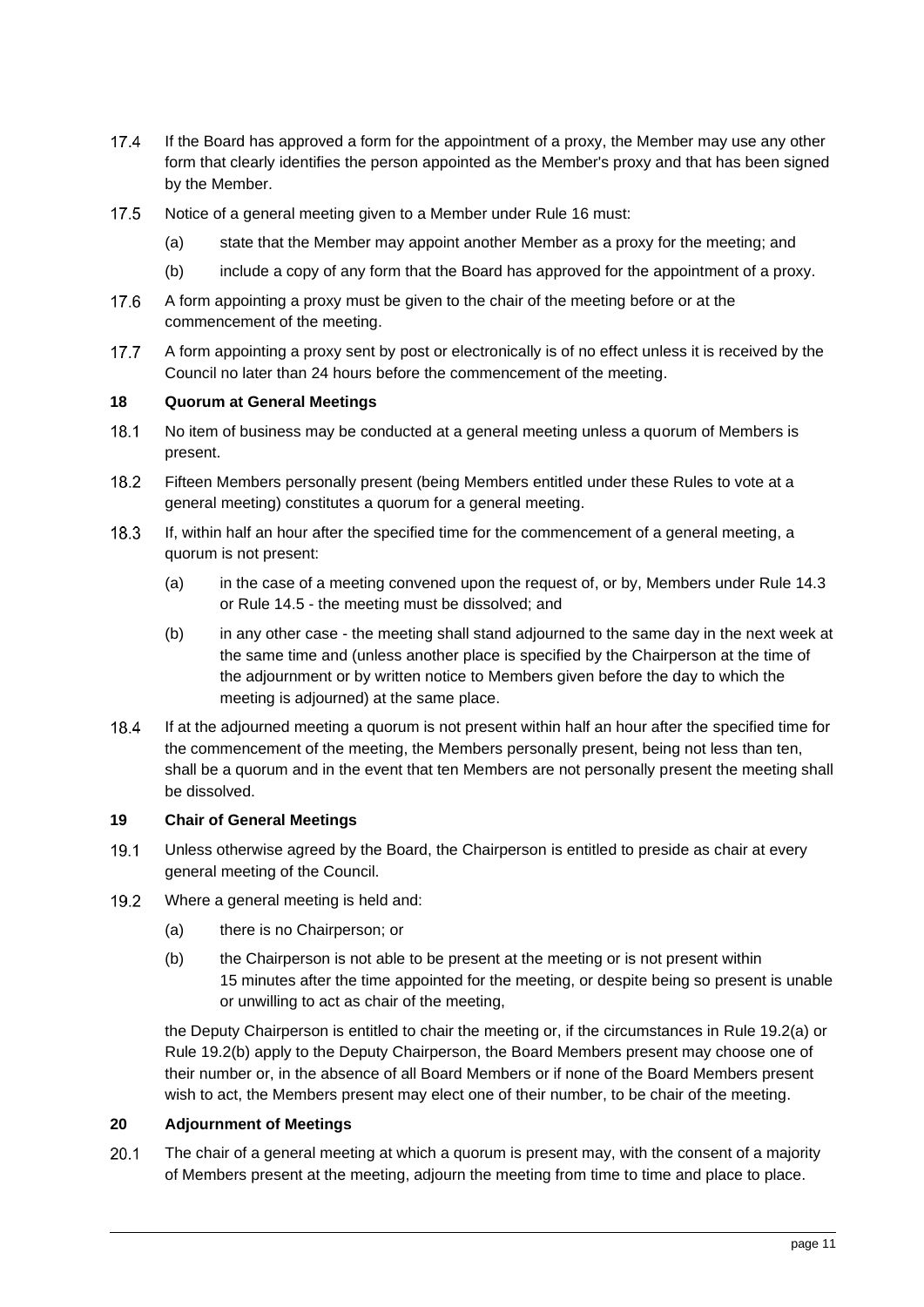- $20.2$ No business may be conducted at an adjourned meeting other than the unfinished business from the meeting that was adjourned.
- <span id="page-14-2"></span> $20.3$ If a meeting is adjourned for 14 days or more, notice of the adjourned meeting must be given in accordance with Rule [16.](#page-12-4)
- $20.4$ Except as provided in Rule [20.3,](#page-14-2) it is not necessary to give notice of an adjournment or of the business to be conducted at an adjourned meeting.

## <span id="page-14-0"></span>**21 Voting at General Meetings**

- <span id="page-14-4"></span> $21.1$ Subject to Rule [21.4,](#page-14-3) upon any question arising at a general meeting of the Council, Members of the following Classes of Membership shall have the following number of votes:
	- (a) Individual Member one vote;
	- (b) Individual Concession Member one vote;
	- (c) Individual Young Member one vote;
	- (cc) Individual Young Supporter Member no vote;
	- (d) Youth-Led Organisational Member two votes;
	- (e) Associate Member no vote;
	- (f) Additional Member one vote;
	- (g) Life Member one vote;
	- (h) Local Government Body Member two votes;
	- (i) Small Organisational Member one vote;
	- (j) Medium Organisational Member two votes;
	- (k) Large Organisational Member two votes; and
	- (l) Partner Member two votes.
- $21.2$ All votes must be given in person by attendance at the general meeting or by proxy or by such other means (including electronic or postal voting) as the Board determines from time to time.
- $21.3$ In the case of an equality of votes on a question, the chair of the meeting is entitled to exercise a second or casting vote.
- <span id="page-14-3"></span> $21.4$ Only Members who have paid all Membership Fees (if any) which have become due and payable by the Member are entitled to cast the number of votes referred to in Rule [21.1](#page-14-4) at a general meeting.
- $21.5$ A Member which is not a natural person may appoint a natural person as its representative to exercise all or any of the powers that the Member may exercise at general meetings of the Council.

# <span id="page-14-1"></span>**22 Poll at General Meetings**

- $22.1$ If at a meeting a poll on any question is demanded by not less than three Members, the poll must be taken at that meeting in such manner as the chair of the meeting may direct and the resolution of the poll shall be deemed to be a resolution of the meeting on that question.
- $22.2$ A poll that is demanded on the election of a chair or on a question of an adjournment must be taken immediately and a poll that is demanded on any other question must be taken at such time before the close of the meeting as the chair of the meeting may direct.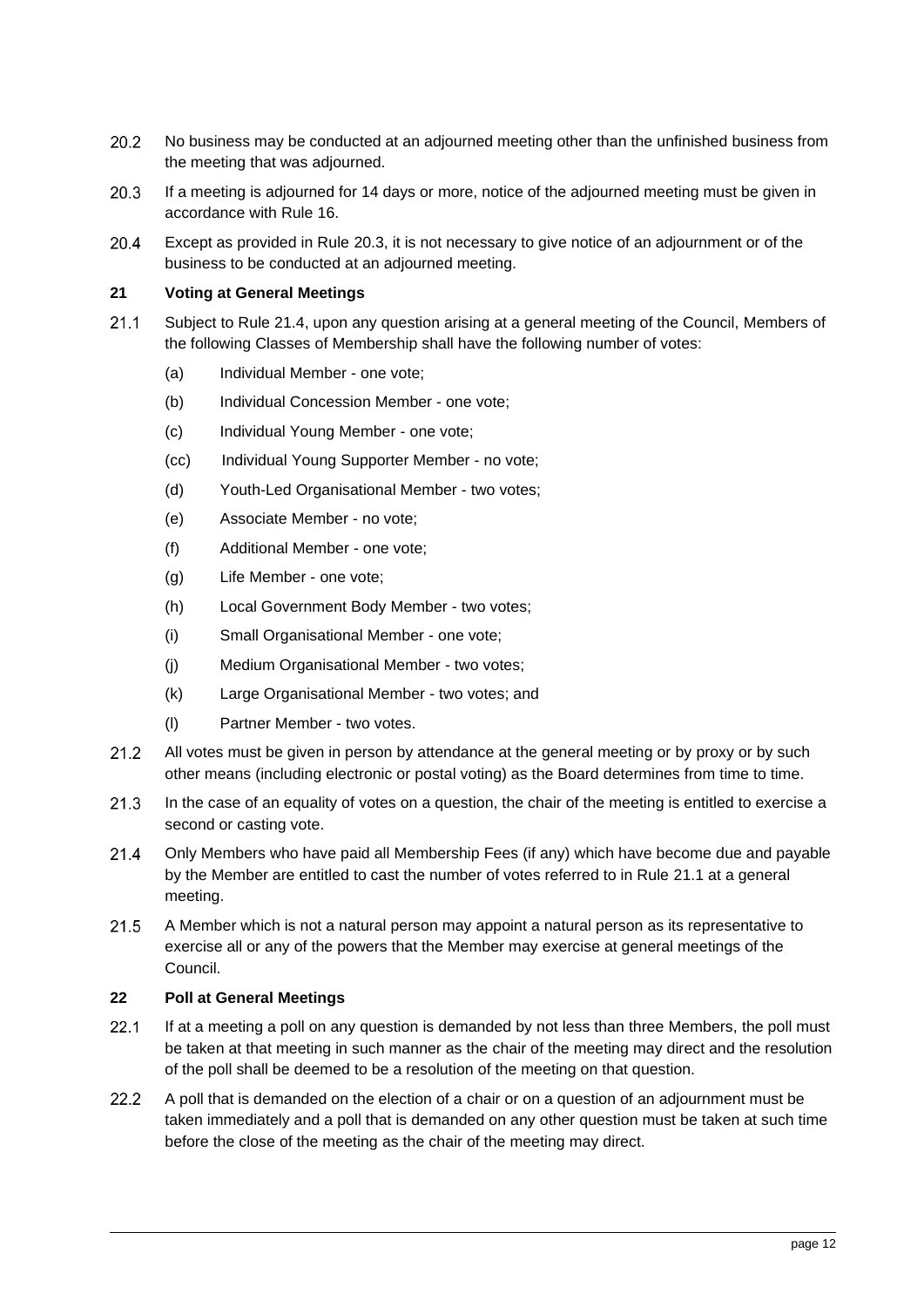# <span id="page-15-0"></span>**23 Manner of Determining whether Resolution Carried**

- $23.1$ If a question arising at a general meeting of the Council is determined on a show of hands:
	- (a) a declaration by the chair of the general meeting that a resolution has been:
		- (i) carried;
		- (ii) carried unanimously;
		- (iii) carried by a particular majority; or
		- (iv) lost; and
	- (b) an entry to that effect in the minute book of the Council, is evidence of the fact, without proof of the number or proportion of the votes recorded in favour of, or against, that resolution.

# <span id="page-15-1"></span>**24 Use of technology**

- <span id="page-15-9"></span> $24.1$ Subject to approval by the Board in accordance with Rule [24.3,](#page-15-8) a Member not physically present at a general meeting may be permitted to participate in the meeting by the use of technology as determined by the Board that allows that Member and the Members present at the meeting to clearly and simultaneously communicate with each other.
- $24.2$ For the purposes of these Rules, a Member participating in a general meeting as permitted under Rule [24.1](#page-15-9) is taken to be present at the meeting and, if the Member votes at the meeting, is taken to have voted in person.
- <span id="page-15-8"></span>24.3 The Board shall resolve whether to allow Members to participate in the meeting by the use of technology and the form of that technology. If the Board does resolve to allow Members to participate in the meeting by the use of the technology, notice of the general meeting given to a Member under Rule [16](#page-12-4) must:
	- (a) state that the Board has resolved to allow Members to participate in the meeting by the use of technology; and
	- (b) include a description of how Members may participate in the meeting by the use of technology.

### <span id="page-15-2"></span>**25 Power of the Board**

- $25.1$ The affairs of the Council shall be managed by or under the direction of the Board.
- 25.2 The Board:
	- (a) shall control and manage the business and affairs of the Council;
	- (b) may, subject to these Rules and the Act, exercise all such powers and functions as may be exercised by the Council other than those powers and functions that these Rules or the Act require to be exercised by a general meeting of the Members; and
	- (c) subject to these Rules and the Act, has power to perform all such acts and things as appear to the Board to be necessary, appropriate or desirable for the proper management of the business and affairs of the Council.

### <span id="page-15-3"></span>**26 Composition of the Board**

- <span id="page-15-7"></span><span id="page-15-6"></span><span id="page-15-5"></span><span id="page-15-4"></span> $26.1$ Subject to Rules [26.2](#page-16-5) and [26.3,](#page-16-4) the Board shall consist of eight natural persons of whom:
	- (a) four must be Young Persons (each of whom may, but need not, be a Rural Person);
	- (b) one must be a Rural Person (who may, but need not, be a Young Person); and
	- (c) three must be persons other than Young Persons (each of whom may, but need not, be a Rural Person).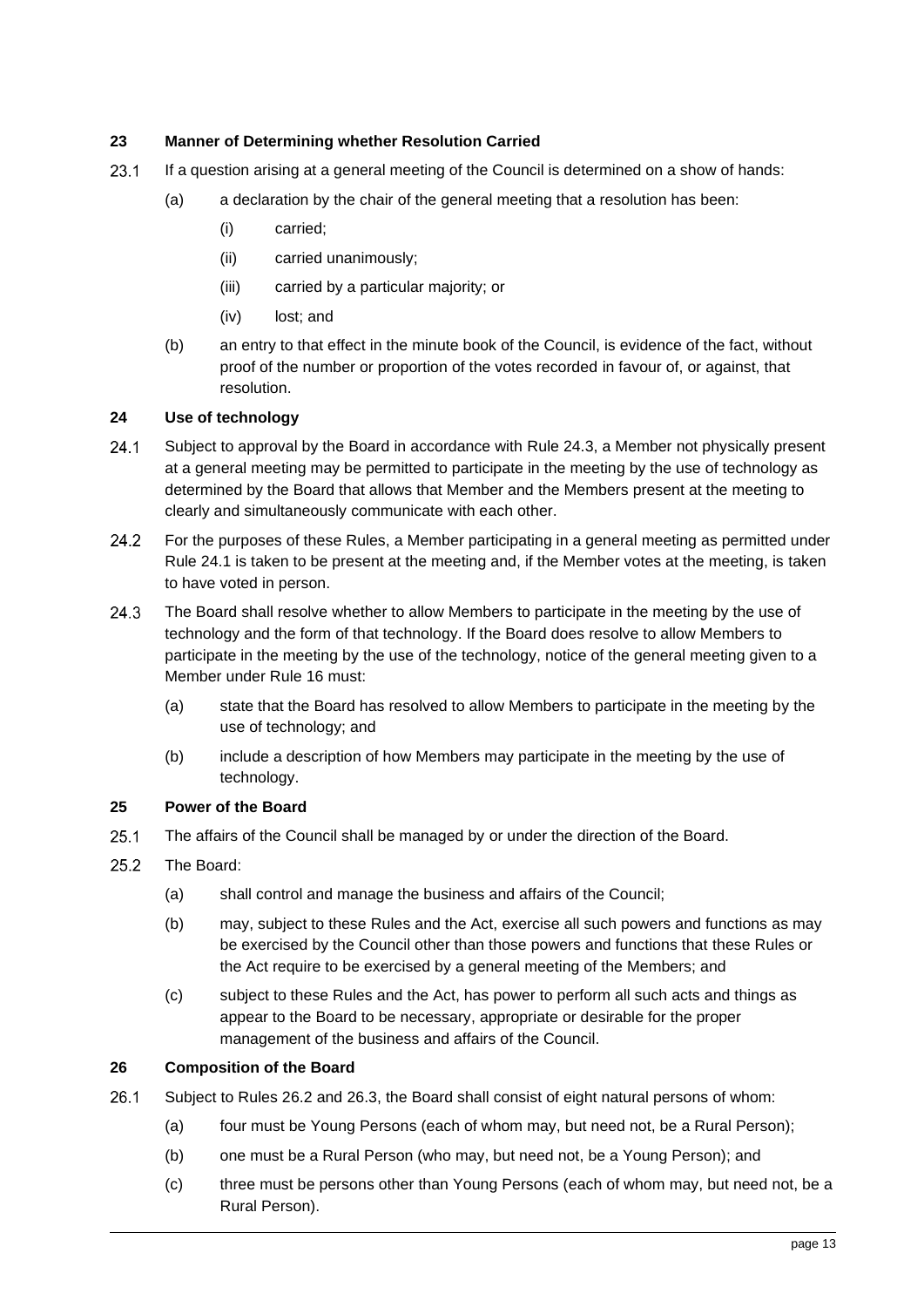- <span id="page-16-5"></span>26.2 In addition to the persons referred to in Rule [26.1,](#page-15-5) the Board may also include up to three Independent Board Members appointed pursuant to Rule [29.](#page-16-3)
- <span id="page-16-4"></span>26.3 For the purposes of Rule [26.1,](#page-15-5) in determining whether or not a person is a Young Person, a person will be taken to be a Young Person if:
	- (a) as at the date of the Annual General Meeting at which they were last declared to be elected; or
	- (b) in the case of an appointment to the Board under Rul[e 28](#page-16-6) or Rul[e 31.1,](#page-18-3) as at the date of their appointment,

they were a Young Person.

- 26.4 All Board Members are to be natural persons.
- $26.5$ Subject to Rule [29,](#page-16-3) a Board Member must be a Member who is eligible to vote at a general meeting.

# <span id="page-16-0"></span>**27 Term of elected Board Members**

Subject to these Rules, a Board Member (not being an Independent Board Member) shall hold office until the conclusion of the second Annual General Meeting following the Annual General Meeting at which they were last declared to be elected, but is eligible for re-election.

## <span id="page-16-6"></span><span id="page-16-1"></span>**28 Casual vacancy**

- $28.1$ In the event of a casual vacancy in the office of any member of the Board, the Board may appoint a Member as a Board Member to fill that vacancy and any Board Member so appointed under this Rule [28](#page-16-6) shall hold office, subject to these Rules, until the conclusion of the next Annual General Meeting, but is eligible for election.
- 28.2 The Board may continue to act notwithstanding any vacancy on the Board.

## <span id="page-16-3"></span><span id="page-16-2"></span>**29 Appointment of Independent Board Members**

- $29.1$ The Board may at any time appoint up to three natural persons, who need not be Members, as Board Members where the Board considers this is desirable to fill or supplement any need on the Board for expertise in a particular area.
- 29.2 A candidate for appointment as an Independent Board Member must be nominated by an existing Board Member by that Board Member delivering to the Board a nomination in writing signed by the Board Member and accompanied by the written consent of the candidate to become a Board Member.
- 29.3 The Board, in determining whether to appoint a person as an Independent Board Member, shall have regard to:
	- (a) areas where expertise is or may be needed;
	- (b) the expertise likely to be available to the Board following the next Annual General Meeting; and
	- (c) whether the appointment of an Independent Board Member is considered to be the appropriate way to address any need for expertise in a particular area.
- 29.4 An Independent Board Member shall hold office, subject to these Rules, until the conclusion of the Annual General Meeting following their appointment. An Independent Board Member who ceases to hold office at the conclusion of an Annual General Meeting may be re-appointed by the Board as an Independent Board Member in accordance with this Rule [29.](#page-16-3)
- 29.5 Without limiting anything in this Rule [29,](#page-16-3) an Independent Board Member has the same rights and is subject to the same obligations as other Board Members under these Rules.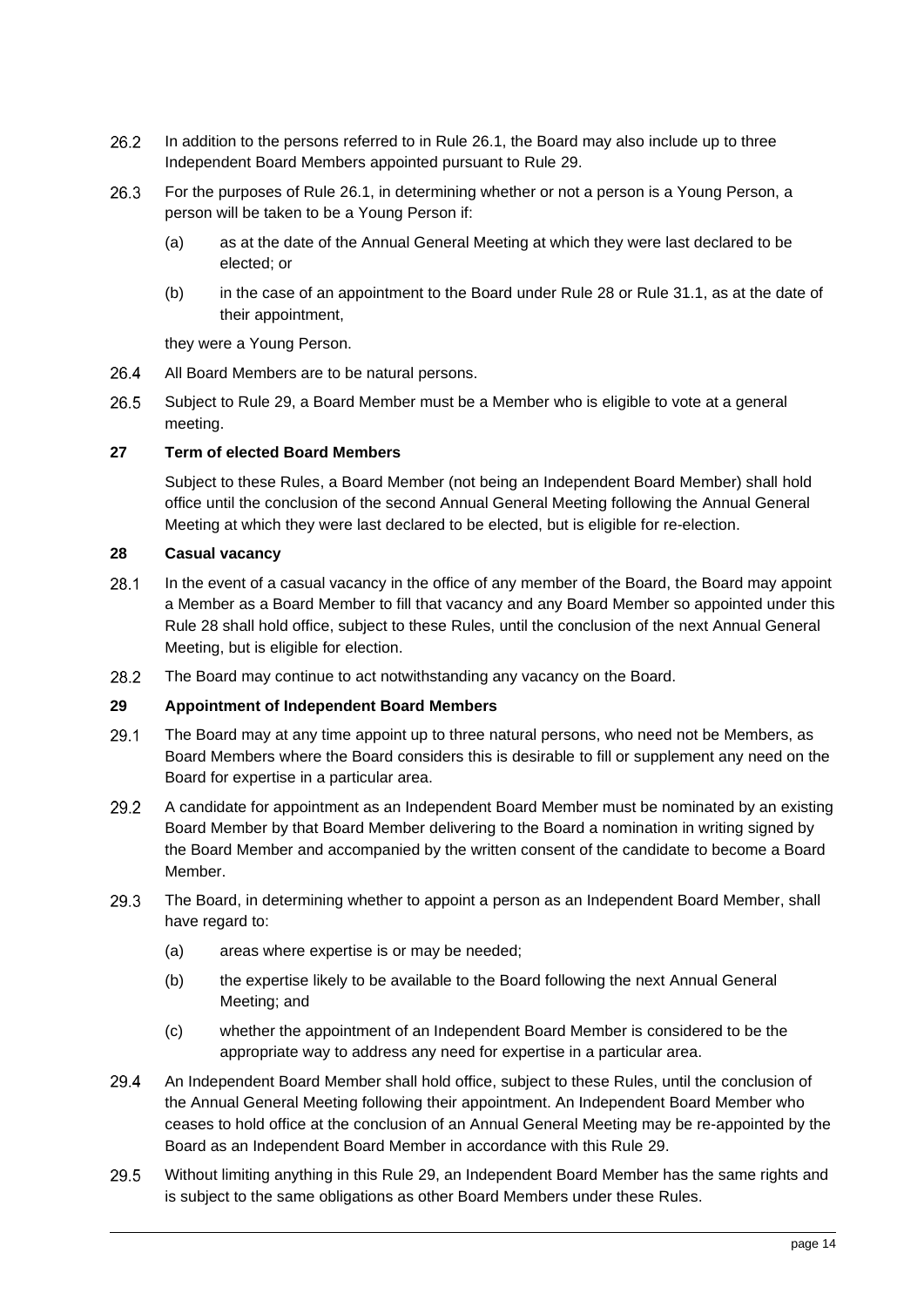# <span id="page-17-1"></span><span id="page-17-0"></span>**30 Election of Board Members**

- $30.1$ Prior to each Annual General Meeting, the Secretary shall, at a time determined by the Board, call for nominations of candidates for election to the Board to fill any vacancies (or vacancies which arise on the conclusion of the relevant Annual General Meeting) on the Board in respect of the positions referred to in Rule [26.1.](#page-15-5)
- $30.2$ For the purposes of this Rule [30,](#page-17-1) each of the following is regarded as a category:
	- (a) Young Board Member being a category in respect of which a Young Person (who will also be a Young Person at the date of the relevant Annual General Meeting (and who may, but need not, be a Rural Person)) may nominate for election to the Board. There are four positions in this category.
	- (b) Rural Board Member being a category in respect of which a Rural Person (who may, but need not, be a Young Person) may nominate for election to the Board. There is one position in this category.
	- (c) Individual Board Member being a category in respect of which a person who is not a Young Person (but who may, but need not, be a Rural Person) may nominate for election to the Board. There are three positions in this category.

For the avoidance of doubt, in respect of a particular Annual General Meeting there may not be vacancies in all or any of the positions in a particular category.

- $30.3$ A candidate for election must:
	- (a) be a Member eligible to vote at a general meeting;
	- (b) be aged 18 years or over;
	- (c) not be an employee of the Council; and
	- (d) reside in Victoria.
- $30.4$ Nominations of candidates for election as members of the Board, with the exception of the Independent Board Members, must:
	- (a) be made in writing and signed by a Member other than the candidate and be accompanied by the written consent of the candidate (which may be endorsed on the form of the nomination);
	- (b) be made in accordance with any policies that the Board may make from time to time;
	- (c) specify in which category the candidate is seeking election; and
	- (d) be delivered to the Secretary by the date specified in the call for nominations.
- $30.5$ If insufficient nominations in respect of a particular category are received to fill all vacancies in that category:
	- (a) each candidate (if any) nominated for that category shall be deemed elected as a member of the Board, and the chair of the Annual General Meeting shall declare them elected as a member of the Board, at the Annual General Meeting; and
	- (b) the remaining vacancies in that category will be treated by the Board as casual vacancies which may be filled in accordance with Rule [28.](#page-16-6)
- $30.6$ If the number of nominations received in respect of a particular category is equal to the number of vacancies to be filled in that category, each candidate nominated for that category shall be deemed elected as a member of the Board, and the chair of the Annual General Meeting shall declare them elected as a member of the Board, at the Annual General Meeting.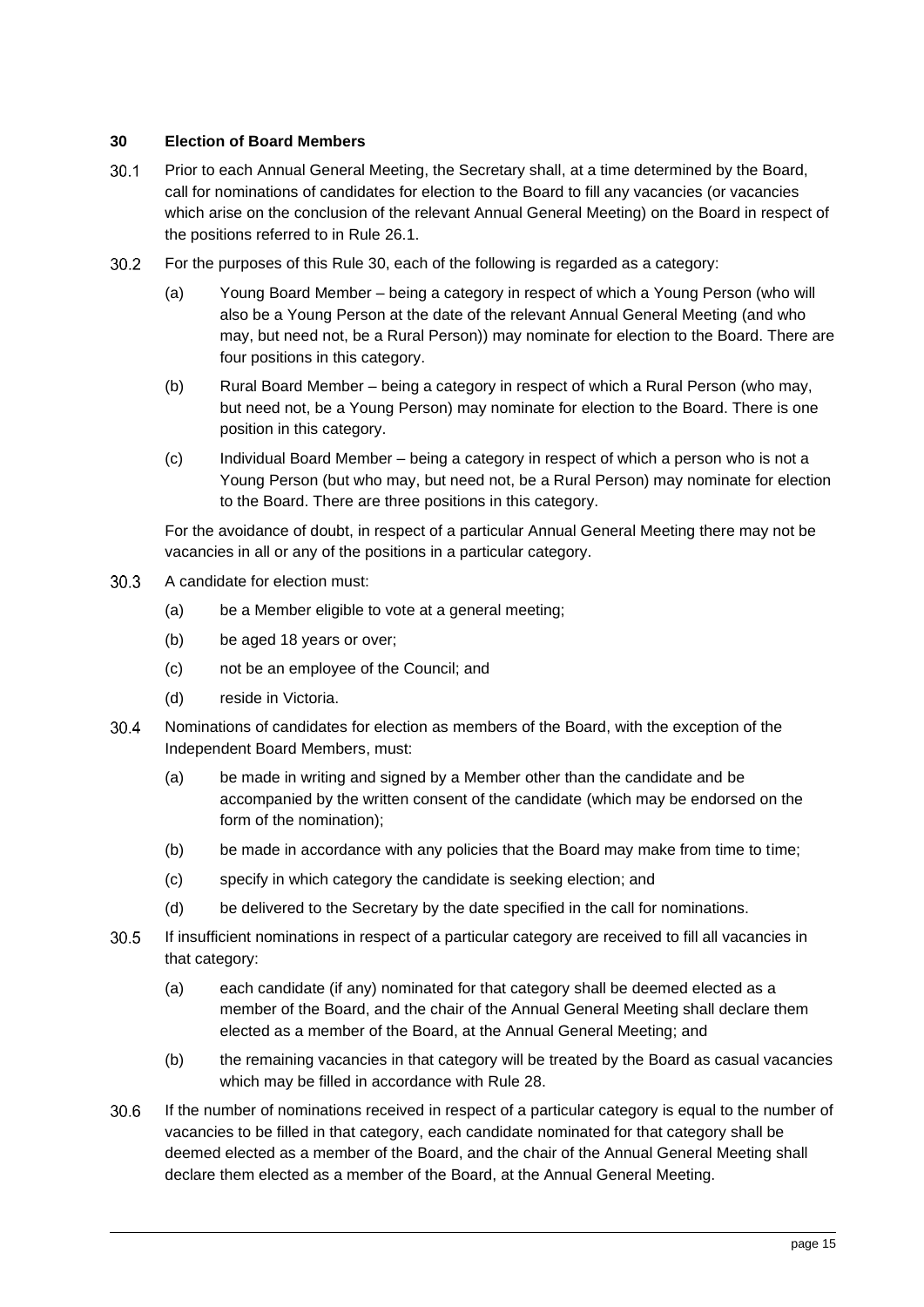- $30.7$ If the number of nominations received in respect of a particular category exceeds the number of vacancies to be filled in that category:
	- (a) a ballot must be held to elect the candidates who are to fill the vacancies in that category;
	- (b) the number of votes (if any) which a particular Member may cast on the ballot will be equal to the number of votes that they would be able to cast on a question arising at a general meeting of the Council, as determined under Rules [21.1](#page-14-4) and [21.4;](#page-14-3)
	- (c) the ballot shall be conducted in such manner as the Board determines from time to time; and
	- (d) the candidates elected pursuant to the ballot shall be deemed to have been elected at the Annual General Meeting, and the chair of the Annual General Meeting shall declare them elected as a member of the Board at the Annual General Meeting.
- $30.8$ Those persons elected to the Board in accordance with this Rule [30](#page-17-1) will take and hold office from the conclusion of the Annual General Meeting at which they are declared to be elected.
- $30.9$ For the avoidance of doubt, Independent Board Member positions referred to in Rule [26.2](#page-16-5) are not positions which may be filled by election under this Rule [30](#page-17-1) (and such positions are not vacancies on the Board for the purposes of this Rule [30\)](#page-17-1).

# <span id="page-18-0"></span>**31 Removal of Board Member**

- <span id="page-18-3"></span> $31.1$ The Council in general meeting may, by resolution, remove any Board Member before the expiration of the Board Member's term of office and (other than where the Board Member so removed is an Independent Board Member) appoint another Member in their place to hold office until the next Annual General Meeting.
- $31.2$ A Board Member who is the subject of a proposed resolution referred to in Rule [31.1](#page-18-3) may make representations in writing to the Secretary or Chairperson (not exceeding a reasonable length) and may request that the representations be provided to the Members.
- $31.3$ The Secretary or the Chairperson may give a copy of the representations to each Member or, if they are not so given, the Member may require that they be read out at the general meeting.

# <span id="page-18-1"></span>**32 Board Vacancies**

A person ceases to be a Board Member if the person:

- (a) dies, becomes incapacitated or (except in the case of an Independent Board Member) ceases to be a Member;
- (b) resigns from their position as a Board Member by notice in writing to the Board;
- (c) is removed from office in accordance with these Rules;
- (d) vacates office in accordance with Rule [34;](#page-19-3)
- (e) is absent without the consent of the Board from two consecutive Board meetings or for a total of three Board meetings in a year (and, for this purpose, acceptance of an apology by the Board will be taken to be consent of the Board to the Board Member's absence);
- (f) becomes insolvent under administration within the meaning of the *Corporations Act 2001* (Cth); or
- (g) otherwise vacates office by operation of section 78 of the Act.

### <span id="page-18-2"></span>**33 Office Bearers**

- <span id="page-18-4"></span>33.1 The office bearers of the Council shall be:
	- (a) a Chairperson;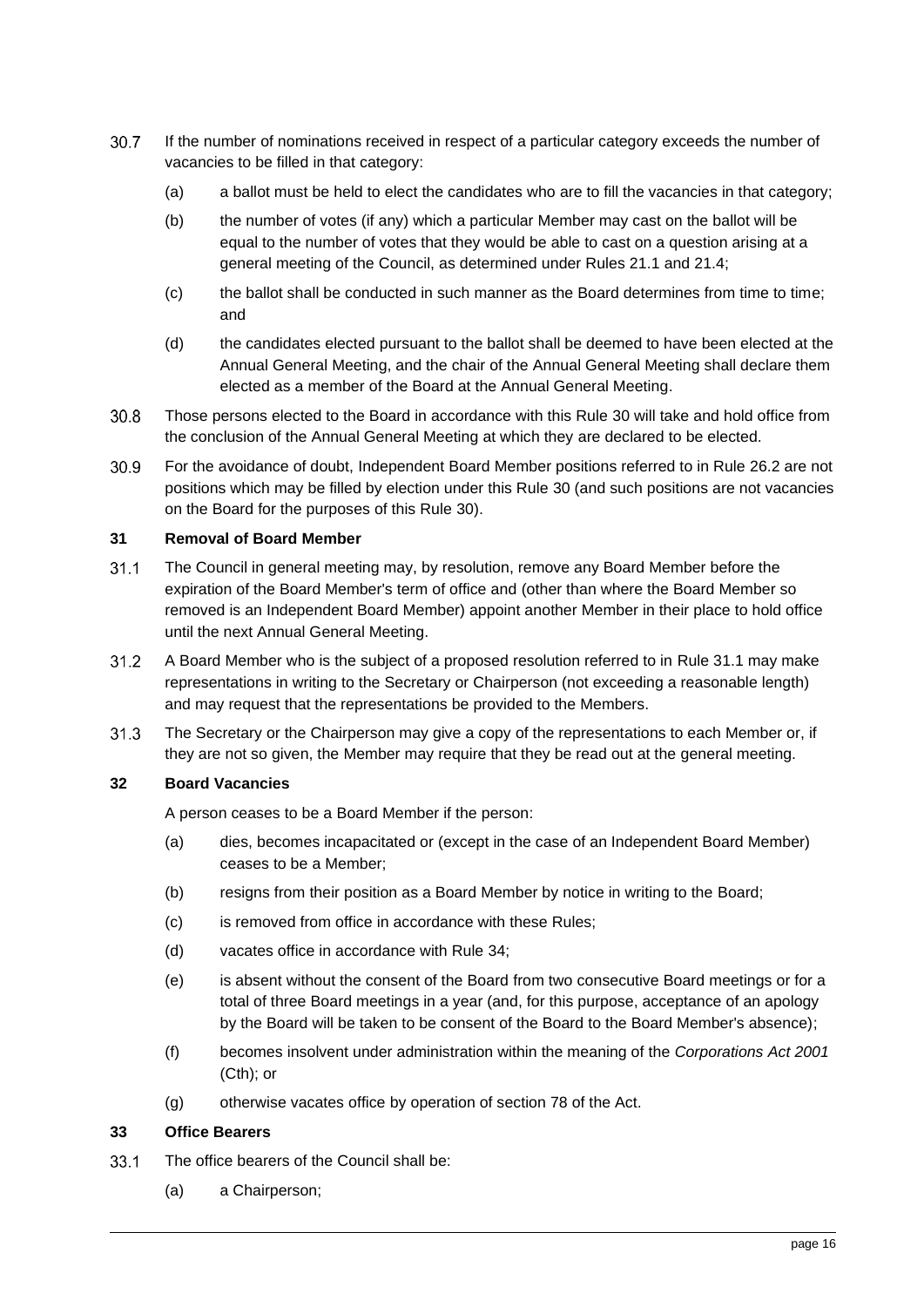- (b) a Deputy Chairperson; and
- (c) a Treasurer.
- <span id="page-19-4"></span> $33.2$ The Board must, from its members, at its first meeting after each Annual General Meeting elect the Board Members who are to fill the office bearer positions referred to in Rule [33.1.](#page-18-4)
- $33.3$ Subject to these Rules and to the person continuing to be a Board Member, an Office Bearer elected in accordance with Rule [33.2](#page-19-4) will hold their position as Office Bearer until the conclusion of the Annual General Meeting next after the date of their election to that position, but is eligible for re-election to an office bearer position in accordance with Rule [33.2.](#page-19-4)
- 33.4 In the event of a casual vacancy in any of the office bearer positions referred to in Rule [33.1,](#page-18-4) whether by reason of an Office Bearer resigning from their position as Office Bearer or their position otherwise becoming vacant under these Rules, the Board may appoint one of its members to the vacant position and the Board Member so appointed will, subject to these Rules, continue in the position for the remainder of the vacating Office Bearer's term.
- $33.5$ A Board Member may not hold more than one position referred to in Rule [33.1](#page-18-4) at any one time.
- 33.6 If a Board Member who is an Office Bearer vacates their position as a Board Member, their position as an Office Bearer is also automatically vacated.

# <span id="page-19-3"></span><span id="page-19-0"></span>**34 Office Bearer Vacancies**

An Office Bearer who resigns from their position as an Office Bearer (a "resigning Office Bearer") who wishes to continue as a Board Member may do so unless:

- (a) no other Board Member is willing to be appointed to the relevant Office Bearer position vacated as a result of that resignation and the Board considers it necessary to appoint another Member as a Board Member to fill that vacated Office Bearer position; and
- (b) the maximum number of Board Members under Rule [26.1](#page-15-5) would (but for the operation of this Rule [34\)](#page-19-3) be exceeded by reason of the appointment of that other Member as a Board Member,

in which case the resigning Office Bearer will cease to be a Board Member upon the Secretary giving the resigning Office Bearer written notice that this Rule [34](#page-19-3) applies.

# <span id="page-19-1"></span>**35 Proceedings of the Board**

- $35.1$ The Board must meet at least six times in each year at such places, dates and times as the Board may determine.
- <span id="page-19-5"></span> $35.2$ A Board Member who is not physically present at a Board meeting may participate in the meeting by the use of technology that allows that Board Member and the Board Members present at the meeting to clearly and simultaneously communicate with each other.
- $35.3$ For the purposes of these Rules, a Board Member participating in a Board meeting as permitted under Rule [35.2](#page-19-5) is taken to be present at the meeting and, if the Board Member votes at the meeting, is taken to have voted in person.
- $35.4$ Special meetings of the Board may be convened by the Chairperson or by any four Board Members.
- 35.5 The Board may permit an Observer to be present for all or part of a Board meeting. Unless the Board otherwise determines, an Observer must be a Member.

### <span id="page-19-2"></span>**36 Notice of Board Meetings**

 $36.1$ Written notice of each Board meeting must be given to each Board Member at least two business days before the date of the meeting.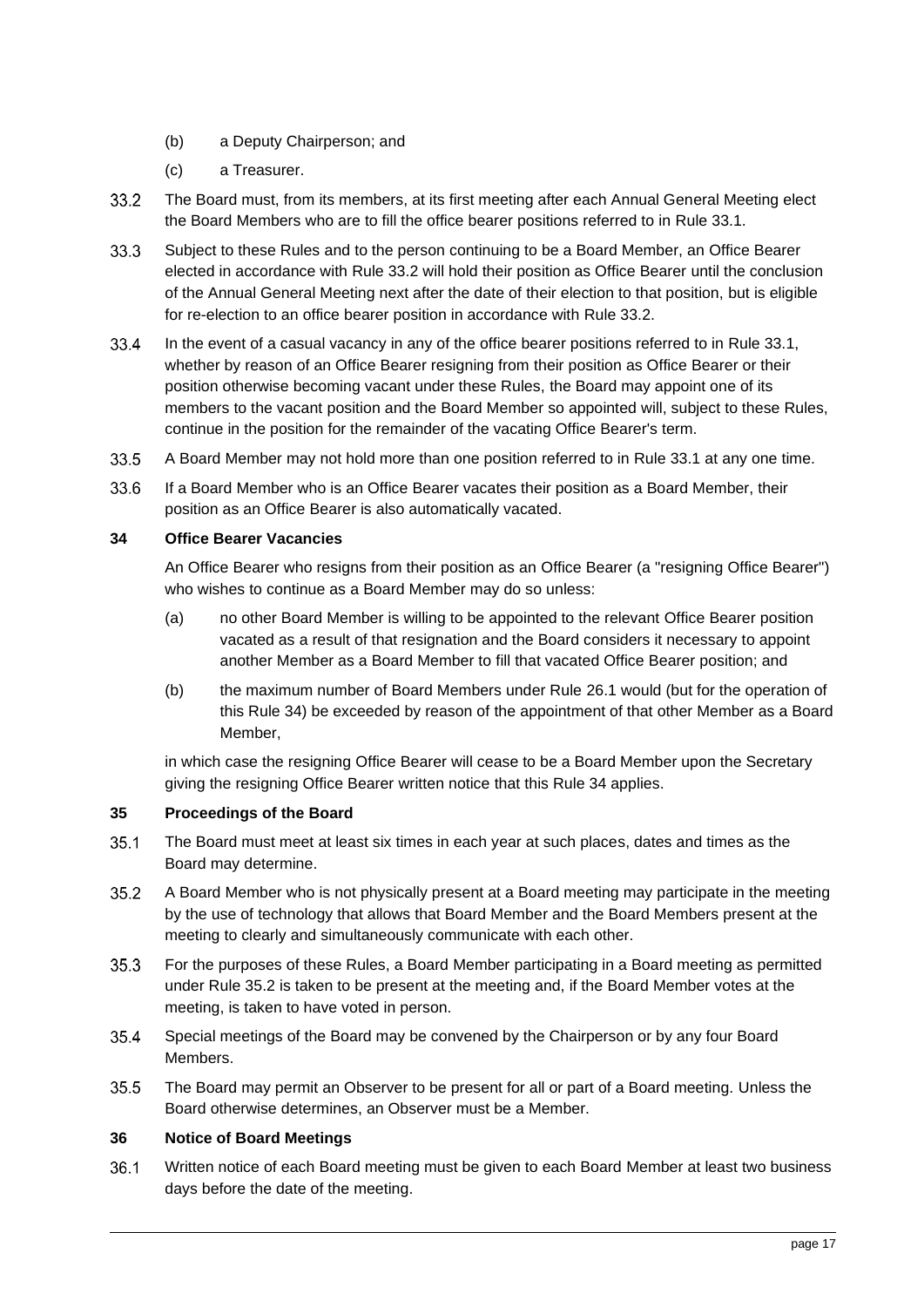36.2 Written notice must be given to Board Members of any special meeting specifying the general nature of the business to be conducted and no other business may be conducted at such a meeting unless a majority of the Board so determine.

# <span id="page-20-0"></span>**37 Quorum for Board Meetings**

- $37.1$ No business may be conducted at a Board meeting unless a quorum is present.
- $37.2$ Any four Board Members constitute a quorum for the conduct of the business of a meeting of the Board.
- $37.3$ If within half an hour of the time appointed for a Board meeting a quorum is not present:
	- (a) in the case of a special meeting, the meeting lapses; and
	- (b) in any other case, the meeting shall stand adjourned to the same place and the same time and day in the following week.

#### <span id="page-20-1"></span>**38 Chair of Board Meetings**

- 38.1 Subject to Rule [38.2,](#page-20-6) the Chairperson is entitled to preside as chair at every meeting of the Board.
- <span id="page-20-8"></span><span id="page-20-7"></span><span id="page-20-6"></span>38.2 Where a meeting of the Board is held and:
	- (a) there is no Chairperson; or
	- (b) the Chairperson is not able to be present at the meeting or is not present within 15 minutes after the time appointed for the meeting, or despite being so present is unable or unwilling to act as chair of the meeting,

the Deputy Chairperson is entitled to chair the meeting or, if the circumstances in Rule [38.2\(a\)](#page-20-7) or Rule [38.2\(b\)](#page-20-8) apply to the Deputy Chairperson, the Board Members present may choose one of their number to be chair of the meeting.

## <span id="page-20-2"></span>**39 Voting at Board Meetings**

- 39.1 Questions arising at a meeting of the Board, or at a meeting of any committee of the Board, are decided by a majority of votes of the Board Members present and voting.
- 39.2 Each Board Member present at a meeting of the Board, or at a meeting of any committee of the Board, is entitled to one vote and, in the event of an equality of votes on any question, the chair of the meeting may exercise a second or casting vote.

## <span id="page-20-9"></span><span id="page-20-3"></span>**40 Written resolutions**

- $40.1$ The Board may pass a resolution without a Board meeting being held if all Board Members, or a majority of the Board Members (where notice of the resolution has been given to all Board Members), who are entitled to vote on the resolution (not being less than the number required for a quorum at a meeting of the Board) assent to a document containing a statement that they are in favour of the resolution set out in the document.
- 40.2 A Board Member may signify assent to a document under this Rule [40](#page-20-9) by signing the document or by notifying the Secretary of the assent of the Board Member by any technology including fax or email. The resolution is passed when the last Board Member, or the last of the Board Members constituting a majority (as applicable), has assented to the document.
- $40.3$ Separate copies of a document may be used for signing by the Board Members if the wording of the resolution and statement is identical in each copy.

### <span id="page-20-5"></span><span id="page-20-4"></span>**41 Delegation**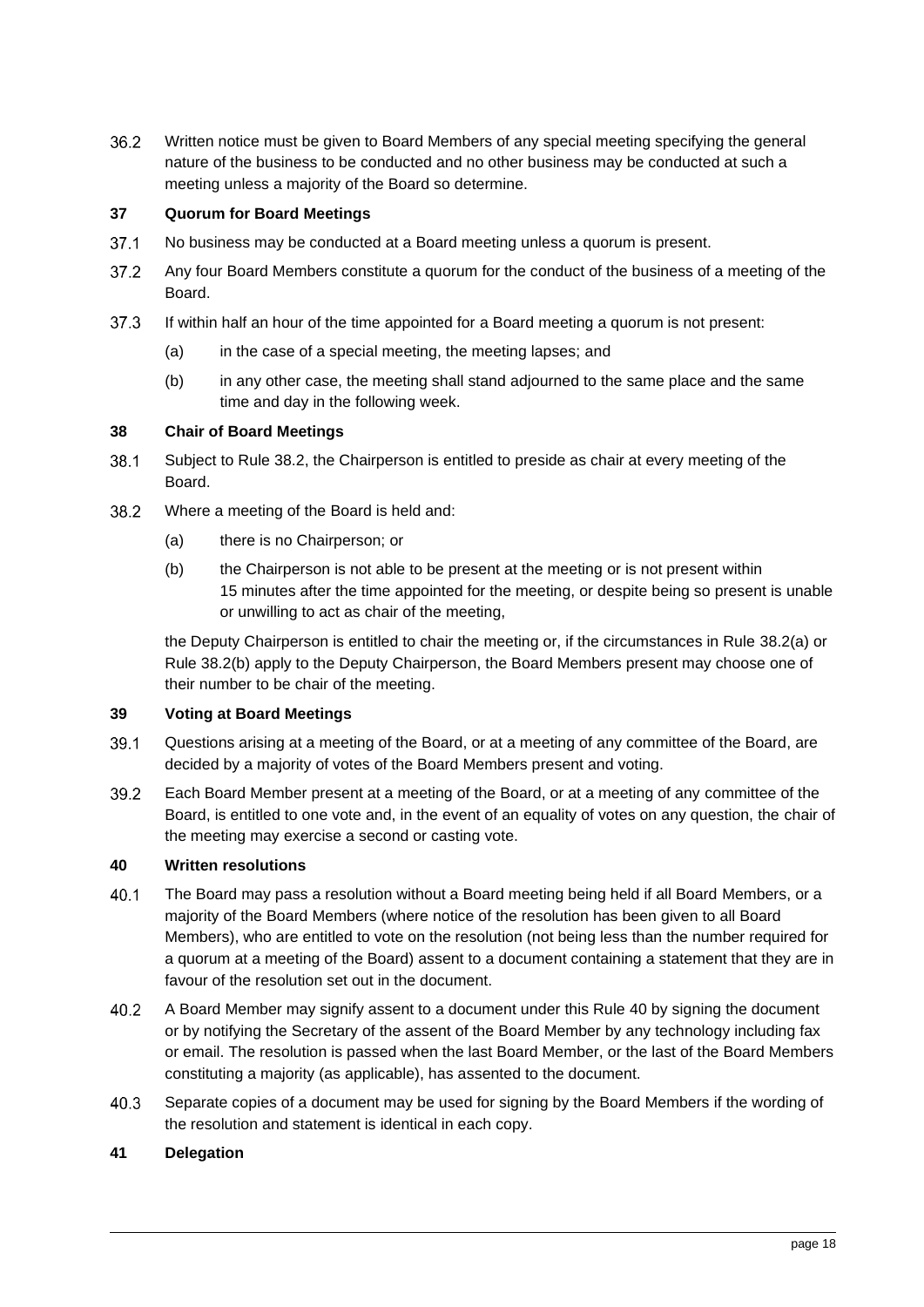- 41.1 The Board may delegate to a member of the Board, a committee consisting of any one or more Board Members or any other person or persons as the Board thinks fit, or staff of the Council, any of its powers and functions other than:
	- (a) this power of delegation; or
	- (b) a duty imposed on the Board by the Act or any other law.
- $41.2$ The delegation must be in writing and may be subject to the conditions and limitations the Board considers appropriate.
- $41.3$ The Board may, in writing, revoke a delegation wholly or in part.

# <span id="page-21-0"></span>**42 Acts not affected by defects in appointment**

All actions at any meeting of the Board or by a committee or by any person acting as a Board Member are, despite the fact that it is afterwards discovered that there was some defect in the election or appointment of any of the Board Members or the committee or the person acting as a Board Member or that any of them were disqualified, as valid as if every person had been properly elected or appointed and was qualified and continued to be a Board Member or a member of the committee.

### <span id="page-21-5"></span><span id="page-21-1"></span>**43 Policies**

The Board may from time to time make policies governing the day to day activities of the Council, and may from time to time alter, add to or revoke such policies.

# <span id="page-21-2"></span>**44 Conflicts**

A Board Member must disclose any conflict of interest in accordance with the Act and any conflicts of interest policy made from time to time by the Board under Rule [43.](#page-21-5)

# <span id="page-21-4"></span><span id="page-21-3"></span>**45 Secretary**

- 45.1 Subject to any requirements of the Act, the Board may, from time to time, appoint any person to act as the Council's Secretary under the Act. The Board may determine the term and conditions of the Secretary's appointment.
- $45.2$ The Secretary must perform any duty or function required under the Act to be performed by the secretary of an incorporated association.
- 45.3 Where the office of Secretary becomes vacant, the Board shall, within the time prescribed by the Act, appoint a person to fill the vacancy.
- 45.4 A person is incapable of being appointed as a Secretary of the Council unless:
	- (a) they have attained the age of 18 years; and
	- (b) they are resident in the State.
- 45.5 The acts of a Secretary are not invalid by reason of any defect that may be discovered in their appointment or qualification.
- 45.6 The Secretary may not be a Board Member.
- 45.7 The Board may remove the Secretary from office.
- 45.8 The office of Secretary becomes vacant if the person holding that office:
	- (a) dies;
	- (b) resigns their office by writing under their hand addressed to the Board;
	- (c) is removed from office by the Board;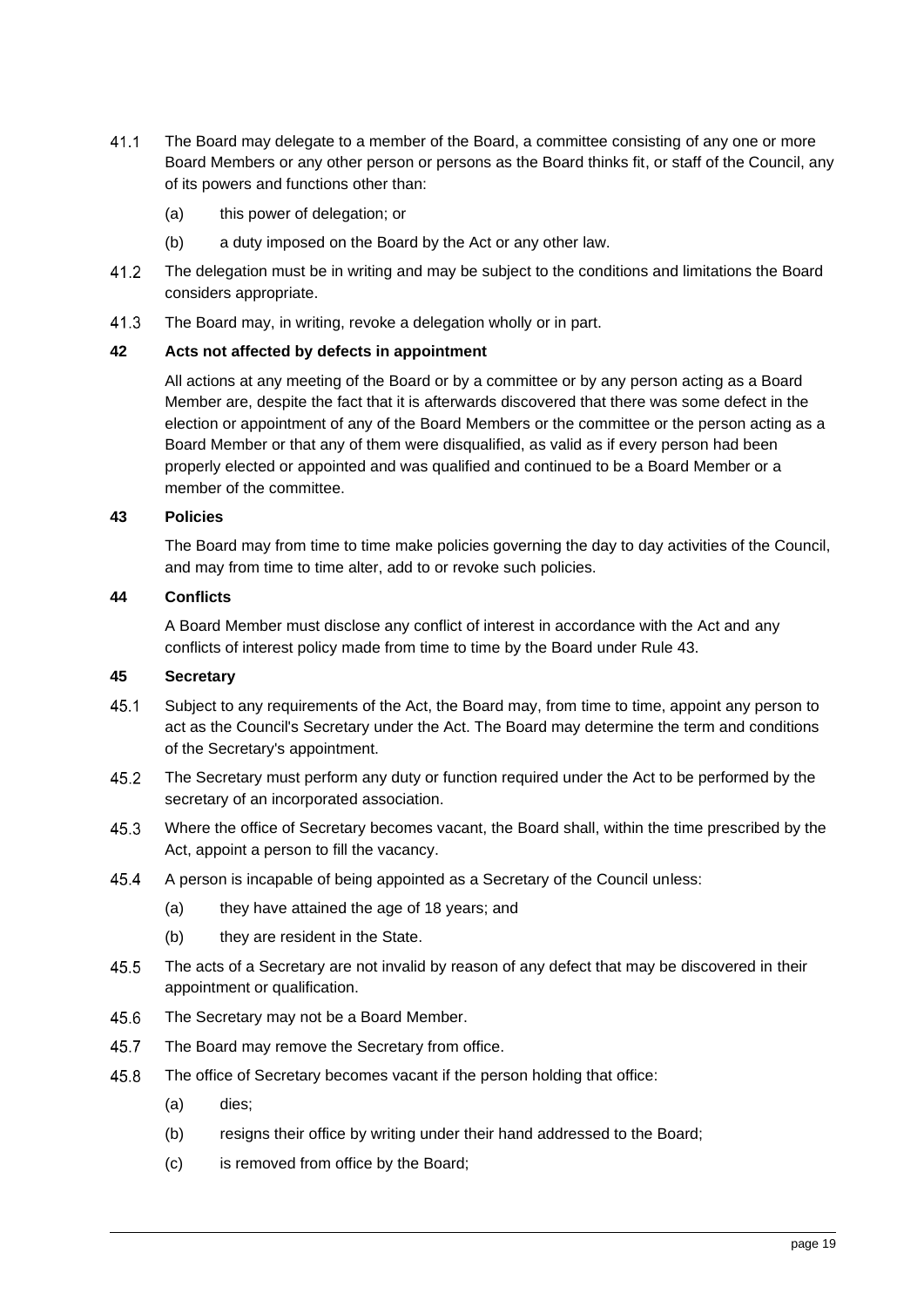- (d) becomes insolvent under administration within the meaning of the *Corporations Act 2001* (Cth);
- (e) becomes of unsound mind or a person whose person or estate is liable to be dealt with in any way under the law relating to mental health; or
- (f) ceases to be resident in the State.

### <span id="page-22-0"></span>**46 Minutes of Meetings**

The Secretary must keep minutes of the resolutions and proceedings of each general meeting and each Board meeting together with a record of the names of persons present at these meetings.

#### <span id="page-22-1"></span>**47 Funds**

- 47.1 The Treasurer must:
	- (a) oversee financial matters of the Council;
	- (b) authorise all payments over the value of:
		- (i) the amount set from time to time by any finance committee established by the Board and stated in the Board Delegations of Authority Policy (or such other relevant delegations policy, by whatever name called, as determined by the Board); or
		- (ii) such other amount from time to time determined by the Board; and
	- (c) present regular financial reports to the Board.
- 47.2 All cheques, drafts, bills of exchange, promissory notes and other negotiable instruments must be authorised by the Treasurer or a person determined by the Board to be a signatory to such instruments.
- 47.3 The funds of the Council shall be derived from annual subscriptions, grants, donations and such other sources as the Board determines.
- 47.4 The assets and income of the Council shall be applied solely in furtherance of the Purposes and no portion shall be distributed directly or indirectly to the Members except as bona fide compensation for services rendered or expenses incurred on behalf of the Council.

### <span id="page-22-2"></span>**48 Seal**

- 48.1 The common seal of the Council must be kept in the custody of the Secretary.
- 48.2 The common seal must not be affixed to any instrument except by the authority of the Board and the affixing of the common seal must be attested by the signatures either of two Board Members or of one Board Member and the Secretary.

### <span id="page-22-3"></span>**49 Notice to Members**

- 49.1 Without limiting any other way in which a notice may be given to a Member under these Rules, a notice may be given to a Member by:
	- (a) delivering it personally to the Member; or
	- (b) sending it by prepaid post to the Member's address as shown in the Register or an alternative address nominated by the Member; or
	- (c) sending it by fax or other electronic means (including providing a URL link to any document or attachment) to the fax number or electronic address nominated by the Member.
- 49.2 Where a notice is served personally, service of the notice is taken to be effected when delivered.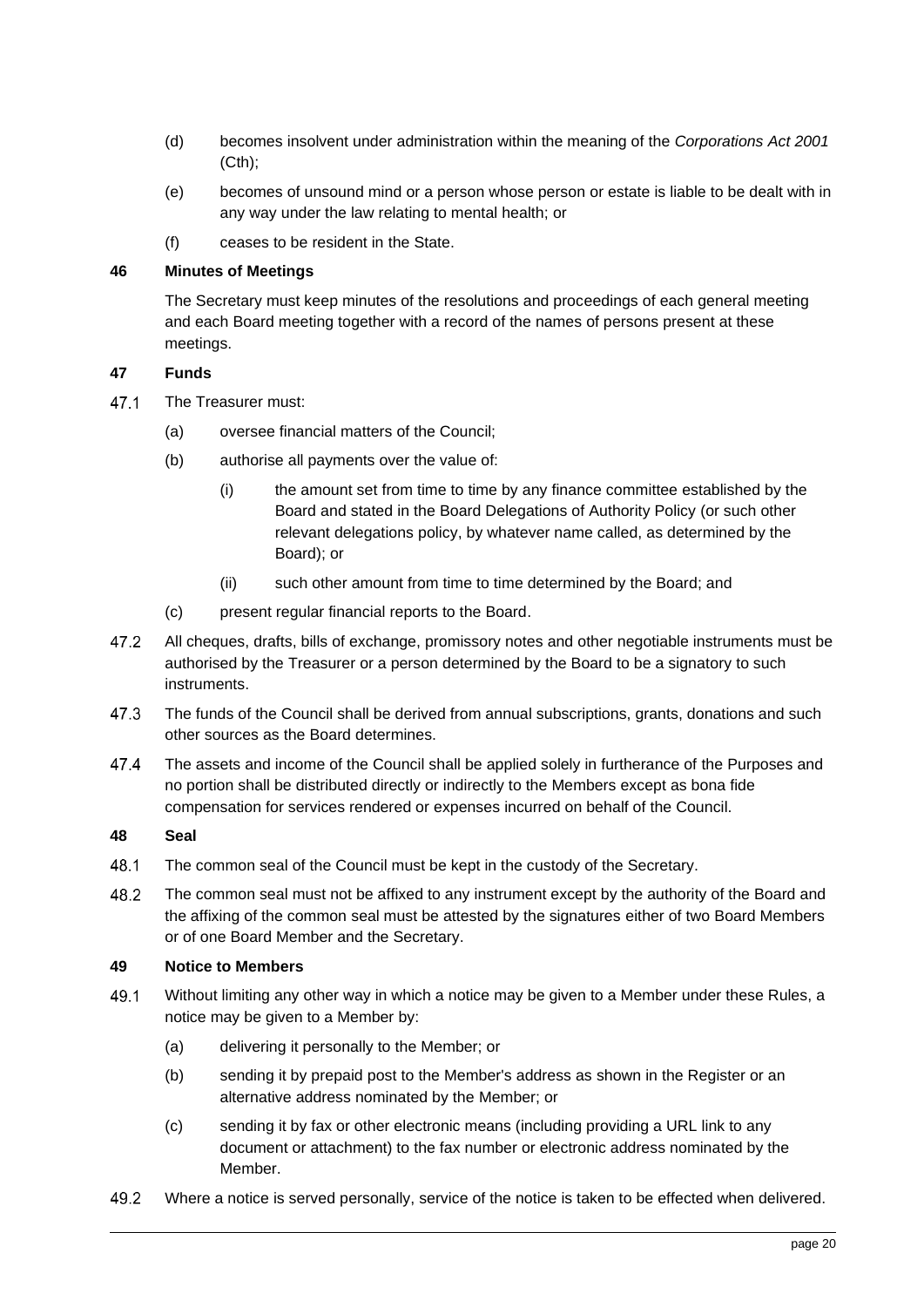- 49.3 Where a notice is sent by post, service of the notice is taken to be effected by properly addressing, prepaying and posting the notice and to have been effected:
	- (a) in the case of a notice of general meeting, on the second day after the date of its posting; or
	- (b) in any other case, at the time at which the notice would be delivered in the ordinary course of post.
- 49.4 Where a notice is sent by fax, the notice is taken to be served at the time the fax is sent if the correct fax number appears on the facsimile transmission report produced by the sender's fax machine.
- 49.5 Where a notice is sent by electronic transmission, the notice is taken to be served at the time the electronic transmission is sent.
- 49.6 A reference in these Rules to a notice in writing includes a notice given by fax or electronic message or any other form of written communication.
- 49.7 This Rule applies to any notice, document or other communication which may be given to a Member under these Rules or the Act regardless of whether the relevant Rule or the Act refers to the notice, document or other communication being "given", "sent", "delivered", "circulated" or otherwise provided to the Member or accompanying any other notice, document or other communication.

# <span id="page-23-0"></span>**50 Winding Up**

- $50.1$ The Council shall not be dissolved or wound up except by special resolution at a Special General Meeting of Members called especially for that purpose.
- $50.2$ If upon a winding up or dissolution of the Council there remains after satisfaction of all debts and liabilities, any assets or property whatsoever the same shall not be paid or distributed to any Member but shall, subject to the Act, be given to an organisation which:
	- (a) has similar purposes to the Council or is otherwise charitable at law; and
	- (b) which prohibits the distribution of its income and property amongst its members.

# <span id="page-23-1"></span>**51 Custody and Inspection of Books and Records**

- $51.1$ The Secretary shall provide for the custody and control of all books, documents, records and securities of the Council.
- <span id="page-23-5"></span><span id="page-23-4"></span><span id="page-23-3"></span> $51.2$ Members may on request inspect free of charge:
	- (a) the Rules of the Council;
	- (b) the minutes of general meetings (including, in the case of minutes of an Annual General Meeting, any financial statements and other documents which are submitted to the Annual General Meeting and a copy of which is required under the Act to be included in the minutes);
	- (c) subject to the Act, the Register; and
	- (d) subject to Rule [51.3,](#page-23-2) all books, documents, records and securities of the Council.
- <span id="page-23-2"></span> $51.3$ The Board may refuse to permit a Member to inspect books, documents, records or securities of the Council that relate to confidential, personal, employment, contractual, commercial or legal matters or where to do so may be prejudicial to the interests of the Council.
- <span id="page-23-6"></span> $51.4$ A Member may, upon request, obtain a copy of the documents referred to in paragraphs [\(a\)](#page-23-3) and [\(b\)](#page-23-4) of Rule [51.2](#page-23-5) and, subject to the Act, the Council may charge a reasonable fee for provision of such a copy.